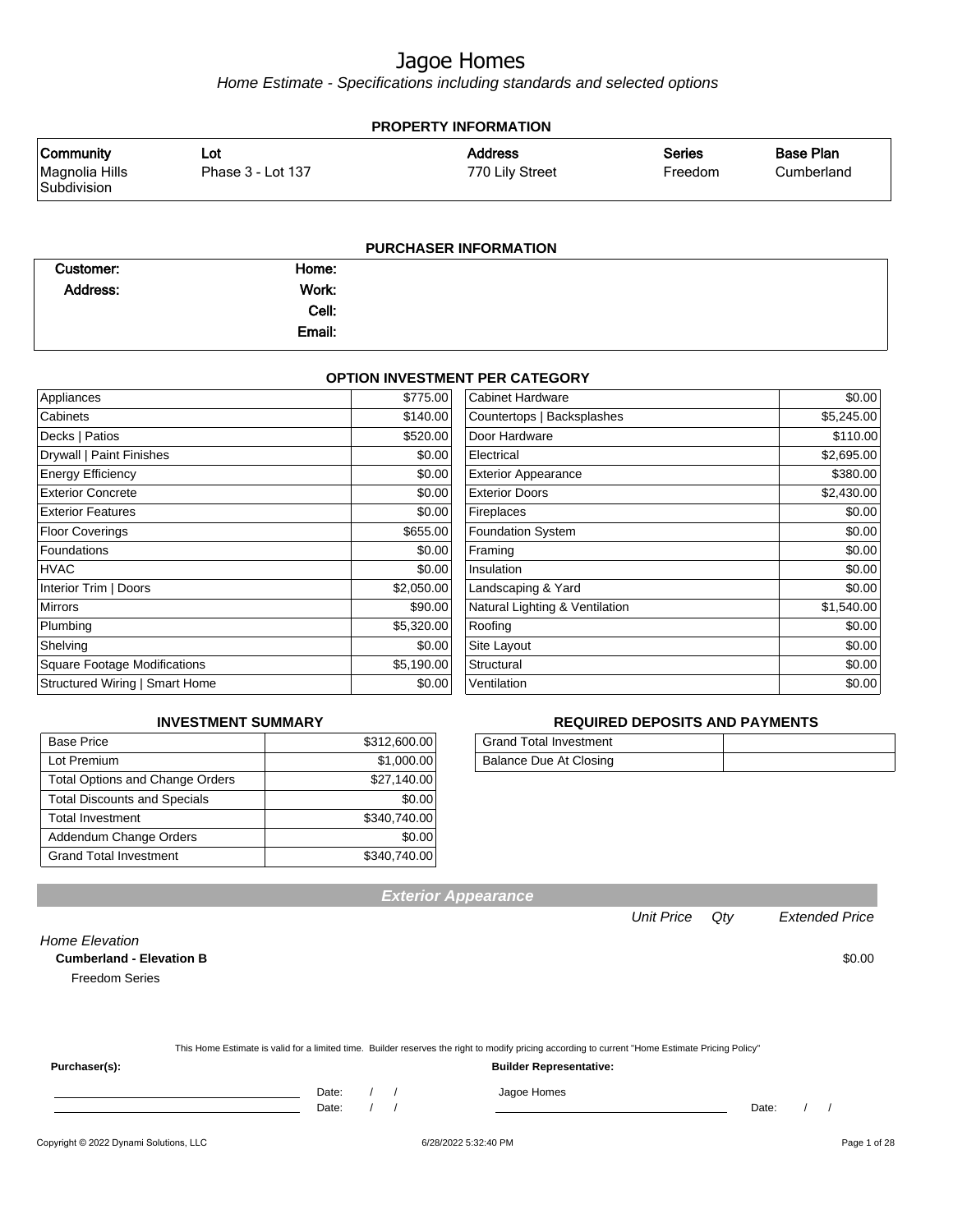Home Estimate - Specifications including standards and selected options

|                                                                                     |                                                                                                                                                                                                                     | <b>PROPERTY INFORMATION</b>         |                          |     |                                |
|-------------------------------------------------------------------------------------|---------------------------------------------------------------------------------------------------------------------------------------------------------------------------------------------------------------------|-------------------------------------|--------------------------|-----|--------------------------------|
| Community<br>Magnolia Hills<br>Subdivision                                          | Lot<br>Phase 3 - Lot 137                                                                                                                                                                                            | <b>Address</b><br>770 Lily Street   | <b>Series</b><br>Freedom |     | <b>Base Plan</b><br>Cumberland |
|                                                                                     |                                                                                                                                                                                                                     | <b>Exterior Appearance</b>          |                          |     |                                |
|                                                                                     |                                                                                                                                                                                                                     |                                     | <b>Unit Price</b>        | Qty | <b>Extended Price</b>          |
| <b>Home Exterior Brick</b><br>Brick   Veneer Front   Per Plan<br><b>Brick Color</b> | Includes brick front of home. See plan for details. Does not include drop brick ledge.                                                                                                                              |                                     |                          |     | Included in Price              |
| Selected Brick Color: Ripley                                                        |                                                                                                                                                                                                                     |                                     |                          |     | Included in Price              |
| Drop Brick Ledge<br>Drop Brick Ledge   Included                                     |                                                                                                                                                                                                                     |                                     |                          |     | \$0.00                         |
| <b>Brick Skirt</b><br><b>Brick Skirt</b>                                            |                                                                                                                                                                                                                     |                                     |                          |     | \$0.00                         |
| <b>Brick Color</b><br>Selected Brick Color: Ripley                                  |                                                                                                                                                                                                                     |                                     |                          |     | Included in Price              |
| <b>Address Stone</b><br><b>Address Stone</b>                                        |                                                                                                                                                                                                                     |                                     |                          |     | \$380.00                       |
|                                                                                     | Includes one 8"x16" address stone for front of the house. Street Number ONLY will be on the<br>stone. Location of address stone will be predetermined by builder.                                                   |                                     |                          |     |                                |
|                                                                                     |                                                                                                                                                                                                                     | <b>Foundation System</b>            |                          |     |                                |
|                                                                                     |                                                                                                                                                                                                                     |                                     | <b>Unit Price</b>        | Qty | <b>Extended Price</b>          |
| <b>Foundation System</b><br><b>Insulated Concrete Slab</b>                          |                                                                                                                                                                                                                     |                                     |                          |     | Included in Price              |
|                                                                                     |                                                                                                                                                                                                                     | <b>Energy Efficiency</b>            |                          |     |                                |
|                                                                                     |                                                                                                                                                                                                                     |                                     | <b>Unit Price</b>        | Qty | <b>Extended Price</b>          |
| <b>HERS Rating</b>                                                                  | HERS Rated Home (Less than 85 Score)<br>Note - Jagoe Homes receives all applicable rebates for energy efficiency, utilities,<br>manufacturers, etc. Rebates have been reflected as a discount in Base Price of Home |                                     |                          |     | Included in Price              |
|                                                                                     |                                                                                                                                                                                                                     | <b>Square Footage Modifications</b> |                          |     |                                |
| <b>Square Footage Modifications</b>                                                 |                                                                                                                                                                                                                     |                                     | <b>Unit Price</b>        | Qty | <b>Extended Price</b>          |
|                                                                                     | <b>Convert Two-Story Foyer to 4th Bedroom</b>                                                                                                                                                                       |                                     |                          |     | \$5,190.00                     |
|                                                                                     |                                                                                                                                                                                                                     |                                     |                          |     |                                |
|                                                                                     |                                                                                                                                                                                                                     |                                     |                          |     |                                |
| <b>D.</b>                                                                           | This Home Estimate is valid for a limited time. Builder reserves the right to modify pricing according to current "Home Estimate Pricing Policy"                                                                    | Duilder Denreesstellus              |                          |     |                                |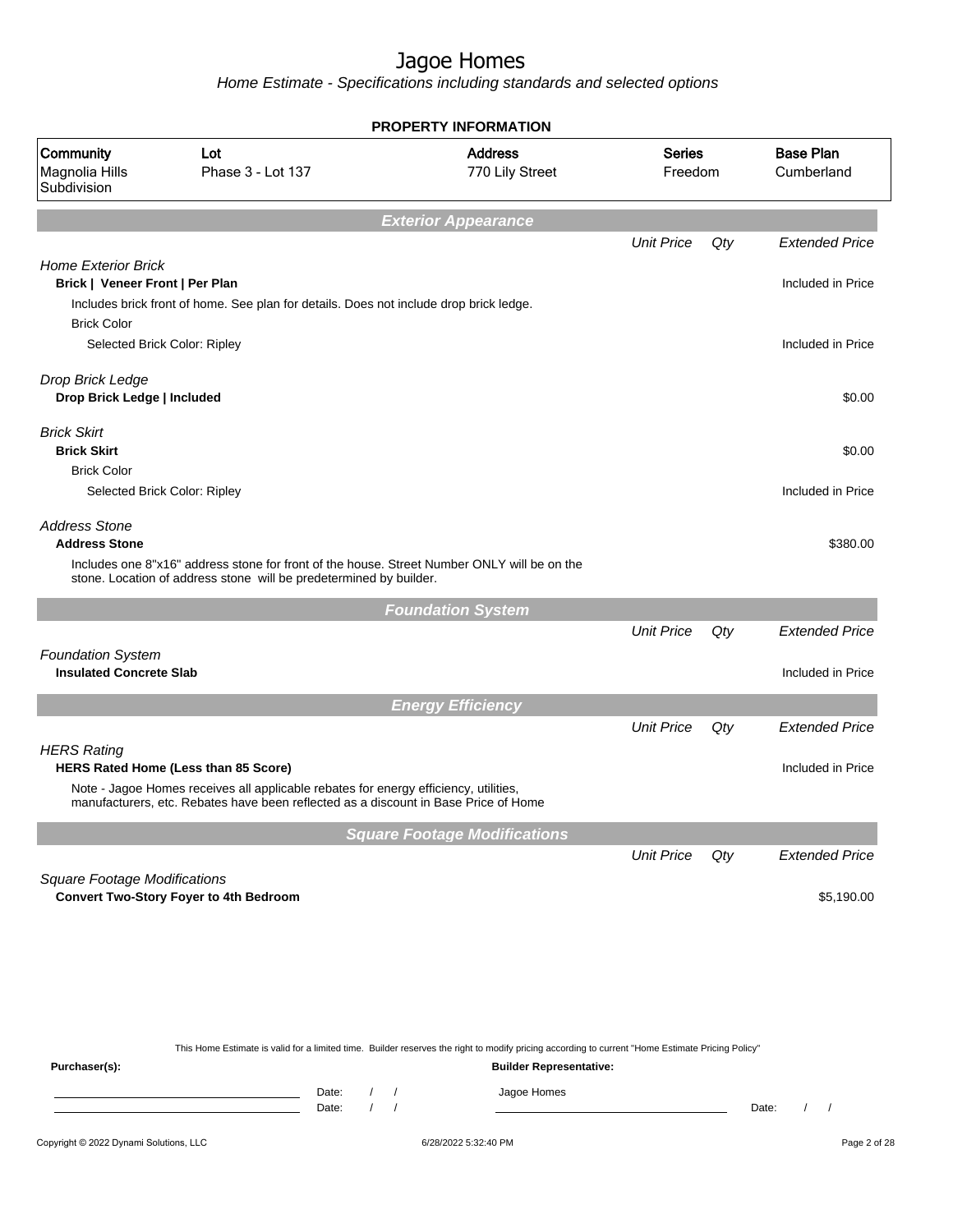Home Estimate - Specifications including standards and selected options

|                                                                                                       |                                                                                                                                                                          | <b>PROPERTY INFORMATION</b>       |                          |     |                                            |
|-------------------------------------------------------------------------------------------------------|--------------------------------------------------------------------------------------------------------------------------------------------------------------------------|-----------------------------------|--------------------------|-----|--------------------------------------------|
| Community<br>Magnolia Hills<br>Subdivision                                                            | Lot<br>Phase 3 - Lot 137                                                                                                                                                 | <b>Address</b><br>770 Lily Street | <b>Series</b><br>Freedom |     | <b>Base Plan</b><br>Cumberland             |
|                                                                                                       |                                                                                                                                                                          | <b>Structural</b>                 |                          |     |                                            |
| Concrete Slab<br>Barrier, Termite Warranty 1 year                                                     | Concrete Slab 4" thick (avg), 3500 psi, Slab fill 6" minimum, 6 mil polyethylene Vapor                                                                                   |                                   | <b>Unit Price</b>        | Qty | <b>Extended Price</b><br>Included in Price |
| <b>Foundation Block</b>                                                                               | Block Size - Dropped Brick Ledge 12"x8"x16" & 8"x8"x16"                                                                                                                  |                                   |                          |     | \$0.00                                     |
| <b>Foundation Drain</b>                                                                               | <b>Foundation Drain - Gravel French Drain</b>                                                                                                                            |                                   |                          |     | Included in Price                          |
|                                                                                                       |                                                                                                                                                                          | <b>Decks   Patios</b>             |                          |     |                                            |
| Finish                                                                                                | Outside Retreat Concrete Patio or Covered Patio<br>12' Wide x 12' Deep Concrete Patio, 3500 psi                                                                          |                                   | <b>Unit Price</b>        | Qty | <b>Extended Price</b><br>\$520.00          |
|                                                                                                       | Selected Finish: Broom Finish                                                                                                                                            |                                   |                          |     | Included in Price                          |
|                                                                                                       |                                                                                                                                                                          | <b>Exterior Doors</b>             |                          |     |                                            |
|                                                                                                       |                                                                                                                                                                          |                                   | <b>Unit Price</b>        | Qty | <b>Extended Price</b>                      |
| <b>Front Door</b><br><b>Dentil Shelf</b>                                                              | HD Smooth Steel 3/0 Painted Craftsman MHD-217-010 w/ 22x17 Clear Glass Insert &<br>Consult with Design Coordinator for Glass Pattern, Door Handle, and Paint Selections. |                                   |                          |     | \$390.00                                   |
| Dining Area Patio Door<br>and tilt function.                                                          | Vinyl 6/0 Sliding Door w/Screen & Internal Blinds, NO Grilles<br>Vinyl 6/0 Sliding Door w/ NO Grilles, Screen, and Internal Blinds. Blinds feature raise, lower,         |                                   |                          |     | \$2,040.00                                 |
| Color<br>Selected Color: White                                                                        |                                                                                                                                                                          |                                   |                          |     | Included in Price                          |
| Garage-to-Home Door<br>2 Panel Square   Steel   2/8 x 6/8<br>Smooth Finish<br><b>Primed for Paint</b> | Interior Door Paint Selection unless otherwise Specified                                                                                                                 |                                   |                          |     | \$0.00                                     |

This Home Estimate is valid for a limited time. Builder reserves the right to modify pricing according to current "Home Estimate Pricing Policy" **Purchaser(s): Builder Representative:** Date: / / Jagoe Homes<br>Date: / / Jagoe Homes Date: / / **Date: / / 2006** Date: / / / Date: / / /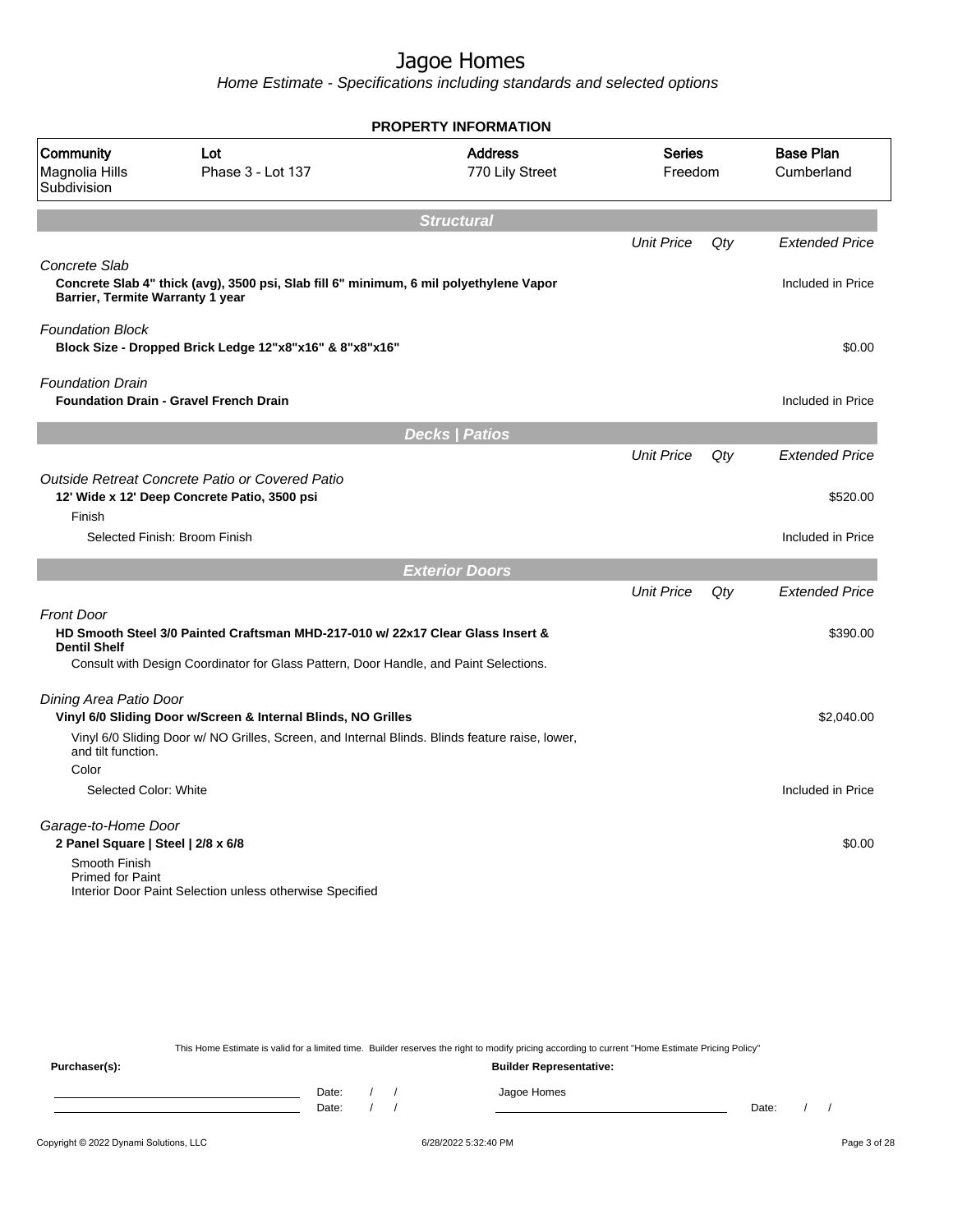Home Estimate - Specifications including standards and selected options

|                                                        |                                                                                                                                                                                                                                                                          | <b>PROPERTY INFORMATION</b>               |                          |     |                                |
|--------------------------------------------------------|--------------------------------------------------------------------------------------------------------------------------------------------------------------------------------------------------------------------------------------------------------------------------|-------------------------------------------|--------------------------|-----|--------------------------------|
| Community<br>Magnolia Hills<br>Subdivision             | Lot<br>Phase 3 - Lot 137                                                                                                                                                                                                                                                 | <b>Address</b><br>770 Lily Street         | <b>Series</b><br>Freedom |     | <b>Base Plan</b><br>Cumberland |
|                                                        |                                                                                                                                                                                                                                                                          | <b>Exterior Doors</b>                     |                          |     |                                |
|                                                        |                                                                                                                                                                                                                                                                          |                                           | <b>Unit Price</b>        | Qty | <b>Extended Price</b>          |
| 16' Garage Overhead Door                               |                                                                                                                                                                                                                                                                          |                                           |                          |     |                                |
|                                                        | Raised Short Panel Steel 16x7 Garage Door                                                                                                                                                                                                                                |                                           |                          |     | Included in Price              |
|                                                        | CHI 2250   Raised Short Panel Steel                                                                                                                                                                                                                                      |                                           |                          |     |                                |
| Color<br>Selected Color: White                         |                                                                                                                                                                                                                                                                          |                                           |                          |     | Included in Price              |
|                                                        |                                                                                                                                                                                                                                                                          |                                           |                          |     |                                |
| Garage Door Opener                                     |                                                                                                                                                                                                                                                                          |                                           |                          |     |                                |
|                                                        | <b>Garage Door Opener(s) with 2 Transmitters</b>                                                                                                                                                                                                                         |                                           |                          |     | Included in Price              |
|                                                        |                                                                                                                                                                                                                                                                          | <b>Natural Lighting &amp; Ventilation</b> |                          |     |                                |
|                                                        |                                                                                                                                                                                                                                                                          |                                           | <b>Unit Price</b>        | Qty | Extended Price                 |
| <b>Entire Home Windows</b>                             |                                                                                                                                                                                                                                                                          |                                           |                          |     |                                |
|                                                        | Vinyl Low E Single Hung Window w/ GBG & Half Screen                                                                                                                                                                                                                      |                                           |                          |     | Included in Price              |
|                                                        | Vinyl Low E Single Hung Window w/ GBG & Half Screen. Glass is Clear unless otherwise<br>noted. Grilles are between the glass. Grille patterns will differ based on Home Series. Please<br>confirm with New Home Consultant.                                              |                                           |                          |     |                                |
| <b>Window Color</b>                                    |                                                                                                                                                                                                                                                                          |                                           |                          |     |                                |
|                                                        | Selected Window Color: White Exterior/White Interior                                                                                                                                                                                                                     |                                           |                          |     | Included in Price              |
| <b>Entire Home Additional Windows</b><br><b>Screen</b> | Additional 3228 (approx 36" W x 60" H) Vinyl Low E Single Hung Window w/ GBG & Half<br>Vinyl Low E Single Hung Window w/ GBG & Half Screen. Grilles are between the glass. Grille<br>patterns will differ based on Home Series. Please confirm with New Home Consultant. |                                           |                          |     | \$470.00                       |
| (Bonus Room 3)                                         | Technical Specification: This option is not available for the finished room over garage                                                                                                                                                                                  |                                           |                          |     |                                |
| <b>Window Color</b>                                    |                                                                                                                                                                                                                                                                          |                                           |                          |     |                                |
|                                                        | Selected Window Color: White                                                                                                                                                                                                                                             |                                           |                          |     | Included in Price              |
|                                                        | <b>Comments: Family Room</b>                                                                                                                                                                                                                                             |                                           |                          |     |                                |
|                                                        | Entire Home Extended Jambs and Casing<br>Extended Jambs and Casing (No Window Stool) Package for Windows<br>Includes extended jambs and casing on all additional windows                                                                                                 |                                           |                          |     | Included in Price              |
|                                                        | Extended Jambs and Casing for Additional Windows<br><b>Extended Jambs and Casing (No Window Stool) Package for Windows</b><br>Includes extended jambs and casing on all additional windows                                                                               |                                           |                          |     | Included in Price              |

This Home Estimate is valid for a limited time. Builder reserves the right to modify pricing according to current "Home Estimate Pricing Policy" **Purchaser(s): Builder Representative:** Date: / / Jagoe Homes<br>Date: / / Jagoe Homes Date: / / Date: / /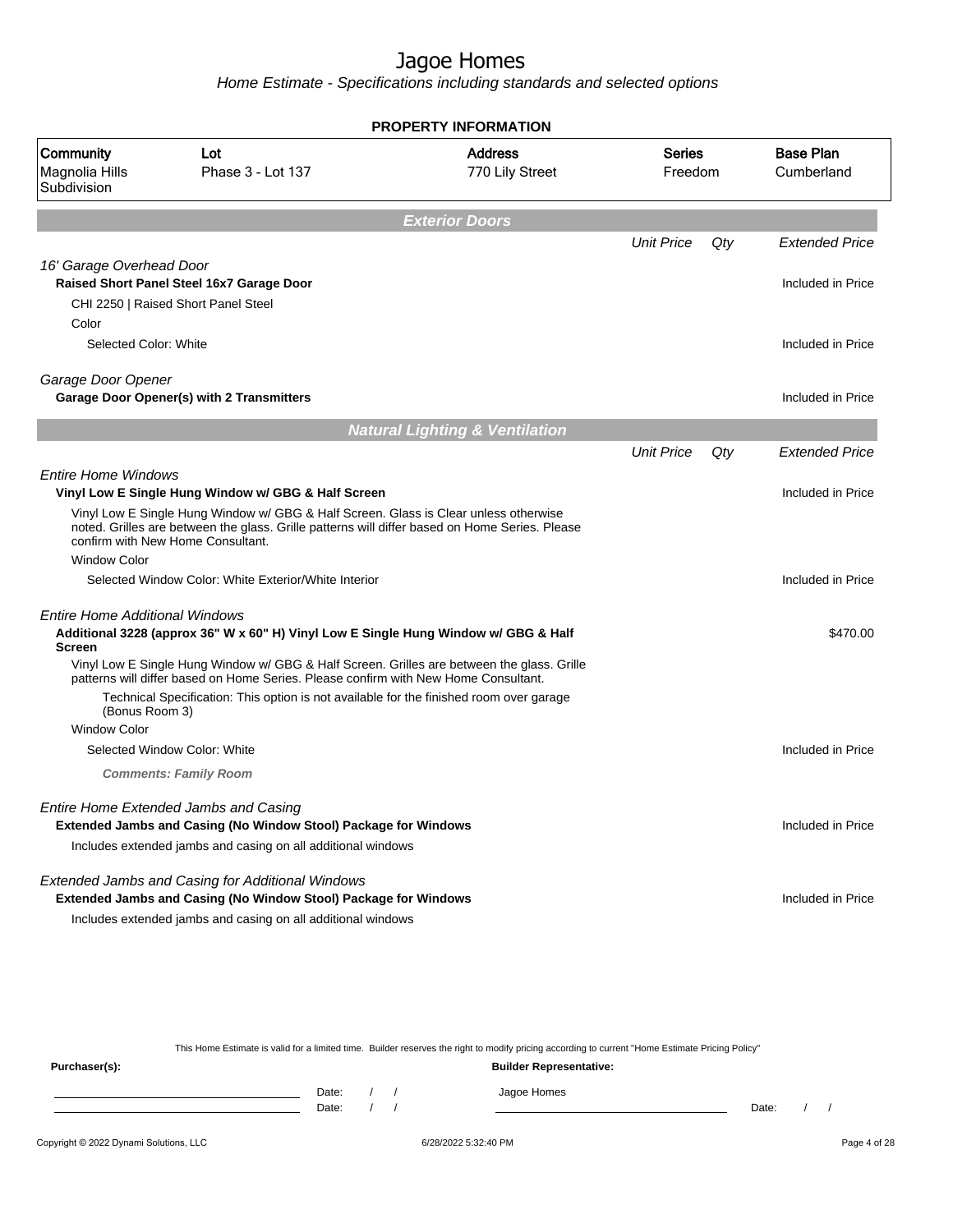Home Estimate - Specifications including standards and selected options

|                                            |                                                                                                                               | <b>PROPERTY INFORMATION</b>               |                   |     |                                |
|--------------------------------------------|-------------------------------------------------------------------------------------------------------------------------------|-------------------------------------------|-------------------|-----|--------------------------------|
| Community<br>Magnolia Hills<br>Subdivision | Lot<br>Phase 3 - Lot 137                                                                                                      | <b>Address</b><br>770 Lily Street         | Series<br>Freedom |     | <b>Base Plan</b><br>Cumberland |
|                                            |                                                                                                                               | <b>Natural Lighting &amp; Ventilation</b> |                   |     |                                |
|                                            |                                                                                                                               |                                           | <b>Unit Price</b> | Qty | <b>Extended Price</b>          |
| Entire Home Fixed Window/Transom           |                                                                                                                               |                                           |                   |     |                                |
|                                            | Vinyl Fixed Glass Transom 4 Lite ST2020 (Approx 24"W x 23"H) (N/A for SHOWER)                                                 |                                           | \$210.00          | 4   | \$840.00                       |
| N/A for use in SHOWER.                     | Vinyl Fixed Glass 4 Lite Approx 24"W x 23"H Window. Placement predetermined per plan.<br>See New Home Consultant for details. |                                           |                   |     |                                |
|                                            | Technical Specification: ST2020 (23-3/8" x 22-5/8")                                                                           |                                           |                   |     |                                |
| <b>Glass Pattern</b>                       |                                                                                                                               |                                           |                   |     |                                |
|                                            | Selected Glass Pattern: Clear                                                                                                 |                                           |                   |     | Included in Price              |
| 1 - Laundry                                | <b>Comments: 3- Foyer</b>                                                                                                     |                                           |                   |     |                                |
| <b>Owner's Bath Window</b><br>Window       | Owner's Bath - Vinyl Fixed Glass Transom ST2020 4 Lite Grille(Approx 24"W x 23"H)                                             |                                           |                   |     | \$230.00                       |
|                                            | Vinyl Fixed Glass 4 Lite Approx 24"W x 23"H Window. Placement predetermined per plan.<br>See New Home Consultant for details. |                                           |                   |     |                                |
|                                            | Technical Specification: V57ST2020 (23-3/8" x 22-5/8")                                                                        |                                           |                   |     |                                |
| Glass Pattern                              |                                                                                                                               |                                           |                   |     |                                |
|                                            | Selected Glass Pattern: Clear                                                                                                 |                                           |                   |     | Included in Price              |
|                                            |                                                                                                                               | <b>Exterior Concrete</b>                  |                   |     |                                |
|                                            |                                                                                                                               |                                           | <b>Unit Price</b> | Qty | Extended Price                 |
| Driveway   Maximum Width                   |                                                                                                                               |                                           |                   |     |                                |
| 24' Maximum Width at Right of Way          |                                                                                                                               |                                           |                   |     | \$0.00                         |
|                                            | Driveway will widen past property line to accommodate selections requiring additional width.                                  |                                           |                   |     |                                |
| Driveway   Concrete                        |                                                                                                                               |                                           |                   |     |                                |
|                                            | Driveway/Parking Double Garage: 16' 3" wide, 3500 psi                                                                         |                                           |                   |     | Included in Price              |
| Finish                                     |                                                                                                                               |                                           |                   |     |                                |
|                                            | Selected Finish: Broom Finish                                                                                                 |                                           |                   |     | Included in Price              |
| Front Porch & Sidewalk                     |                                                                                                                               |                                           |                   |     |                                |
|                                            | Exterior Concrete - Front Porch & Sidewalk, 3500 psi                                                                          |                                           |                   |     | Included in Price              |
| Finish                                     |                                                                                                                               |                                           |                   |     |                                |
|                                            | Selected Finish: Broom Finish                                                                                                 |                                           |                   |     | Included in Price              |
| <b>City Sidewalk</b>                       |                                                                                                                               |                                           |                   |     |                                |
|                                            | Exterior Concrete - City Sidewalk, 3500 psi, Broom Finish                                                                     |                                           |                   |     | Included in Price              |
|                                            |                                                                                                                               |                                           |                   |     |                                |
|                                            |                                                                                                                               |                                           |                   |     |                                |

This Home Estimate is valid for a limited time. Builder reserves the right to modify pricing according to current "Home Estimate Pricing Policy" **Purchaser(s): Builder Representative:** Date: / / Jagoe Homes<br>Date: / / Jagoe Homes Date: / / Date: / /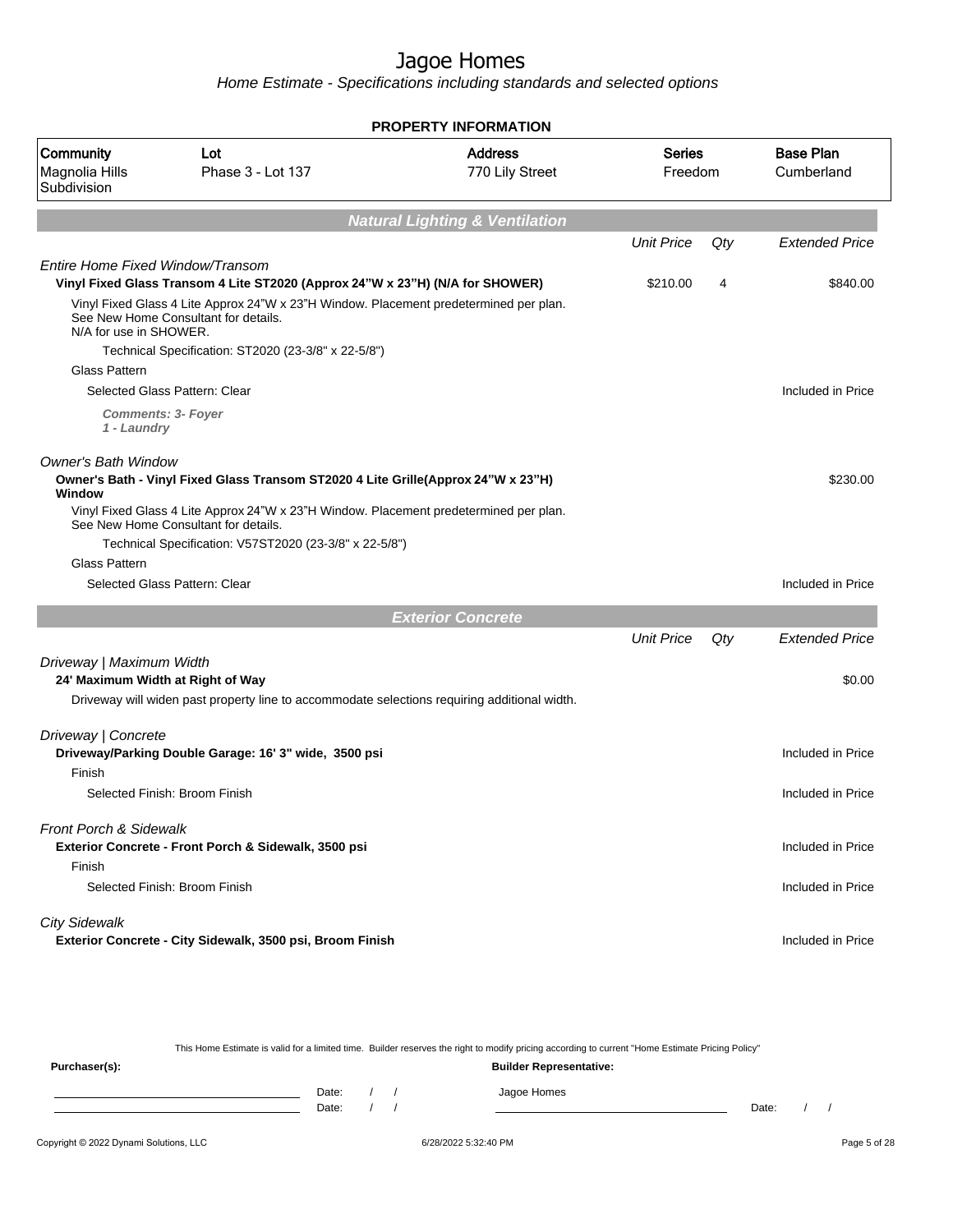Home Estimate - Specifications including standards and selected options

|                                                              |                                                                                           | <b>PROPERTY INFORMATION</b>       |                          |                                |
|--------------------------------------------------------------|-------------------------------------------------------------------------------------------|-----------------------------------|--------------------------|--------------------------------|
| Community<br>Magnolia Hills<br>Subdivision                   | Lot<br>Phase 3 - Lot 137                                                                  | <b>Address</b><br>770 Lily Street | <b>Series</b><br>Freedom | <b>Base Plan</b><br>Cumberland |
|                                                              |                                                                                           | <b>Exterior Features</b>          |                          |                                |
|                                                              |                                                                                           |                                   | <b>Unit Price</b><br>Qty | <b>Extended Price</b>          |
| <b>Exterior Siding</b>                                       |                                                                                           |                                   |                          |                                |
|                                                              | <b>Exterior Portfolio Dutchlap Vinyl Siding</b>                                           |                                   |                          | Included in Price              |
| groove between the laps.<br>Color                            | Dutch Lap has flat panels that overlap each other with a shiplap joint, with a decorative |                                   |                          |                                |
| Selected Color: Driftwood                                    |                                                                                           |                                   |                          | Included in Price              |
| <b>Exterior Special Trim Areas</b>                           | Aluminum Special Trim Areas: Fascia, Beams                                                |                                   |                          | Included in Price              |
|                                                              | See plan for detail. Color will match Soffit Color Selected                               |                                   |                          |                                |
| Exterior Vinyl Corner Trim(s)<br><b>Vinyl Corner Trim(s)</b> |                                                                                           |                                   |                          | Included in Price              |
| Color                                                        |                                                                                           |                                   |                          |                                |
| Selected Color: White                                        |                                                                                           |                                   |                          | Included in Price              |
| Fascia<br><b>Fascia Aluminum</b>                             |                                                                                           |                                   |                          | Included in Price              |
|                                                              | Color will match Soffit Color Selected                                                    |                                   |                          |                                |
| Soffit                                                       |                                                                                           |                                   |                          |                                |
|                                                              | <b>Soffit - Continuous Perforated Vinyl</b>                                               |                                   |                          | Included in Price              |
| Color<br>Selected Color: White                               |                                                                                           |                                   |                          | Included in Price              |
|                                                              |                                                                                           |                                   |                          |                                |
| Gutter                                                       |                                                                                           |                                   |                          |                                |
| Gutters Aluminum 5" (.027 gauge)<br>Color                    |                                                                                           |                                   |                          | Included in Price              |
| Selected Color: White                                        |                                                                                           |                                   |                          | Included in Price              |
| Downspout                                                    |                                                                                           |                                   |                          |                                |
|                                                              | Downspouts Aluminum 3" x 2" (.027 gauge)                                                  |                                   |                          | Included in Price              |
| Splash Block                                                 |                                                                                           |                                   |                          |                                |
|                                                              | Splash Blocks 24" precast concrete                                                        |                                   |                          | Included in Price              |
| Stylemark Package                                            |                                                                                           |                                   |                          |                                |
|                                                              | Exterior Stylemark Package - Cumberland                                                   |                                   |                          | Included in Price              |
| Color                                                        | Selected Color: SW7006 Extra White (White Coordinate)                                     |                                   |                          | Included in Price              |
|                                                              |                                                                                           |                                   |                          |                                |
|                                                              |                                                                                           |                                   |                          |                                |

This Home Estimate is valid for a limited time. Builder reserves the right to modify pricing according to current "Home Estimate Pricing Policy"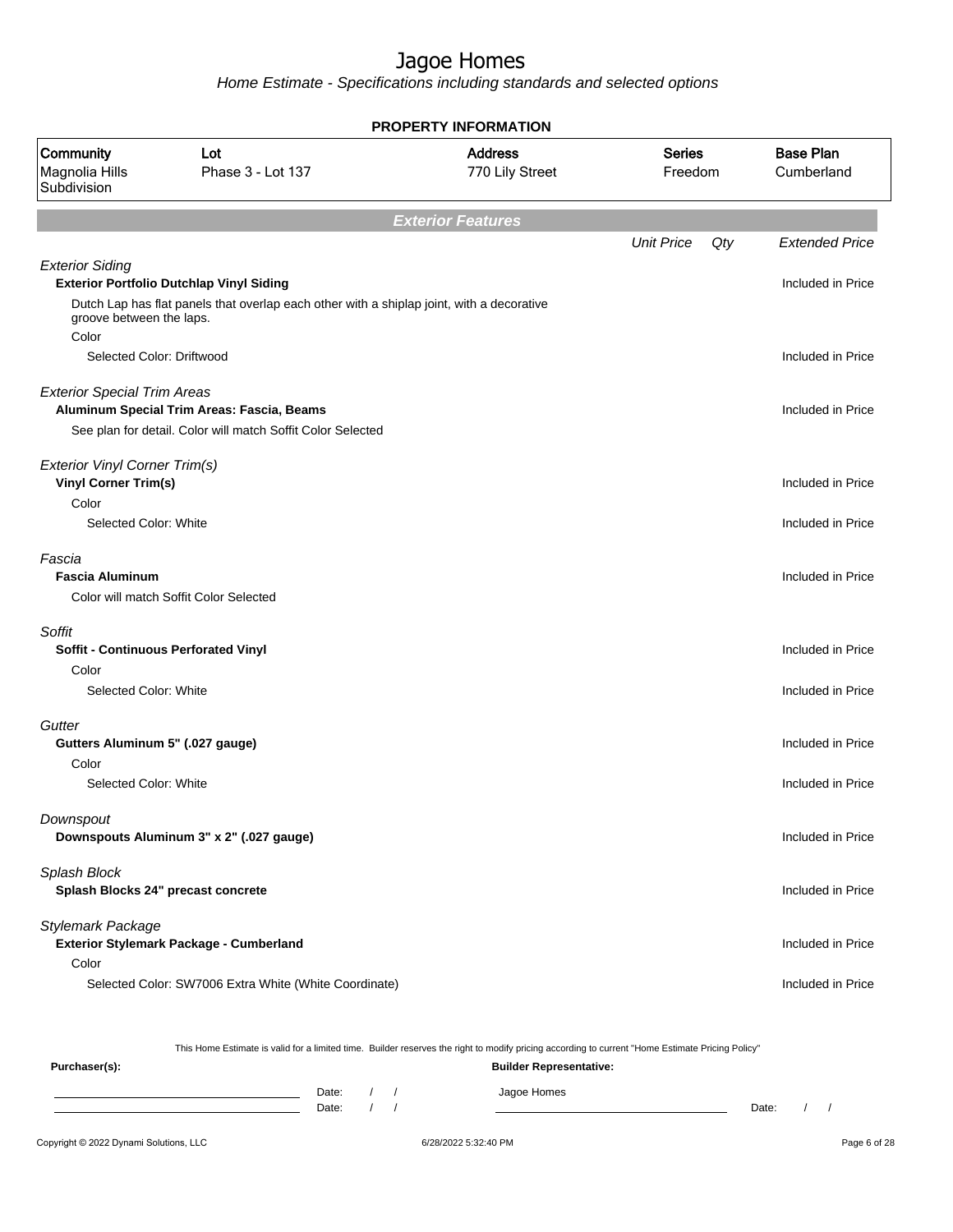Home Estimate - Specifications including standards and selected options

|                                                                                                   |                                                                                                                                                  | <b>PROPERTY INFORMATION</b>                                                                                                                                                        |                          |     |                                 |
|---------------------------------------------------------------------------------------------------|--------------------------------------------------------------------------------------------------------------------------------------------------|------------------------------------------------------------------------------------------------------------------------------------------------------------------------------------|--------------------------|-----|---------------------------------|
| Community<br>Magnolia Hills<br>Subdivision                                                        | Lot<br>Phase 3 - Lot 137                                                                                                                         | <b>Address</b><br>770 Lily Street                                                                                                                                                  | <b>Series</b><br>Freedom |     | <b>Base Plan</b><br>Cumberland  |
|                                                                                                   |                                                                                                                                                  | <b>Exterior Features</b>                                                                                                                                                           |                          |     |                                 |
|                                                                                                   |                                                                                                                                                  |                                                                                                                                                                                    | <b>Unit Price</b>        | Qty | <b>Extended Price</b>           |
| <b>Exterior Shutters</b><br><b>Raised Panel Vinyl Exterior Shutters</b><br>Consultant for detail. | Raised Panel Vinyl Exterior Shutters. Placement determined per plan. See New Home                                                                |                                                                                                                                                                                    |                          |     | Included in Price               |
| Color                                                                                             | Selected Color: 18 Tuxedo Grey                                                                                                                   |                                                                                                                                                                                    |                          |     | Included in Price               |
| <b>Front Porch Post</b>                                                                           | Porch Post Size & Type per Plan Detail<br>Placement predetermined. Check plan for details.                                                       |                                                                                                                                                                                    |                          |     | Included in Price               |
| Color<br>Selected Color: White                                                                    |                                                                                                                                                  |                                                                                                                                                                                    |                          |     | Included in Price               |
| Flashing<br><b>Flashing see Plan Detail</b>                                                       |                                                                                                                                                  |                                                                                                                                                                                    |                          |     | Included in Price               |
| <b>Exterior Mailbox</b>                                                                           | <b>Centralized Mailbox - Cluster Box Unit</b>                                                                                                    |                                                                                                                                                                                    |                          |     | \$0.00                          |
|                                                                                                   |                                                                                                                                                  | <b>Roofing</b>                                                                                                                                                                     |                          |     |                                 |
|                                                                                                   |                                                                                                                                                  |                                                                                                                                                                                    | <b>Unit Price</b>        | Qty | <b>Extended Price</b>           |
| <b>Roof Felt</b>                                                                                  | Synthetic Underlayment or Felt, Aluminum Drip Edge                                                                                               |                                                                                                                                                                                    |                          |     | Included in Price               |
| <b>Roof Shingles</b>                                                                              | 30 Year GAF Dimensional Roof Shingles                                                                                                            |                                                                                                                                                                                    |                          |     | Included in Price               |
| Roofing Color                                                                                     | Selected Roofing Color: Pewter Gray                                                                                                              |                                                                                                                                                                                    |                          |     | Included in Price               |
| Roof Valley Material<br>Ice and Water Shield or Equivalent                                        |                                                                                                                                                  |                                                                                                                                                                                    |                          |     | Included in Price               |
| Roof Flashing<br>Roof Flashing- required by design                                                |                                                                                                                                                  |                                                                                                                                                                                    |                          |     | Included in Price               |
|                                                                                                   |                                                                                                                                                  | <b>Fireplaces</b>                                                                                                                                                                  |                          |     |                                 |
|                                                                                                   |                                                                                                                                                  |                                                                                                                                                                                    | <b>Unit Price</b>        | Qty | <b>Extended Price</b>           |
| Fireplace   Family Room<br><b>None</b>                                                            |                                                                                                                                                  |                                                                                                                                                                                    |                          |     | Included in Price               |
| Purchaser(s):                                                                                     |                                                                                                                                                  | This Home Estimate is valid for a limited time. Builder reserves the right to modify pricing according to current "Home Estimate Pricing Policy"<br><b>Builder Representative:</b> |                          |     |                                 |
|                                                                                                   | Date:<br>$\sqrt{2}$<br>the control of the control of the control of the<br>$\prime$<br>the control of the control of the control of the<br>Date: | Jagoe Homes<br>$\prime$<br>$\prime$                                                                                                                                                |                          |     | Date:<br>$\sqrt{2}$<br>$\prime$ |
| Copyright © 2022 Dynami Solutions, LLC                                                            |                                                                                                                                                  | 6/28/2022 5:32:40 PM                                                                                                                                                               |                          |     | Page 7 of 28                    |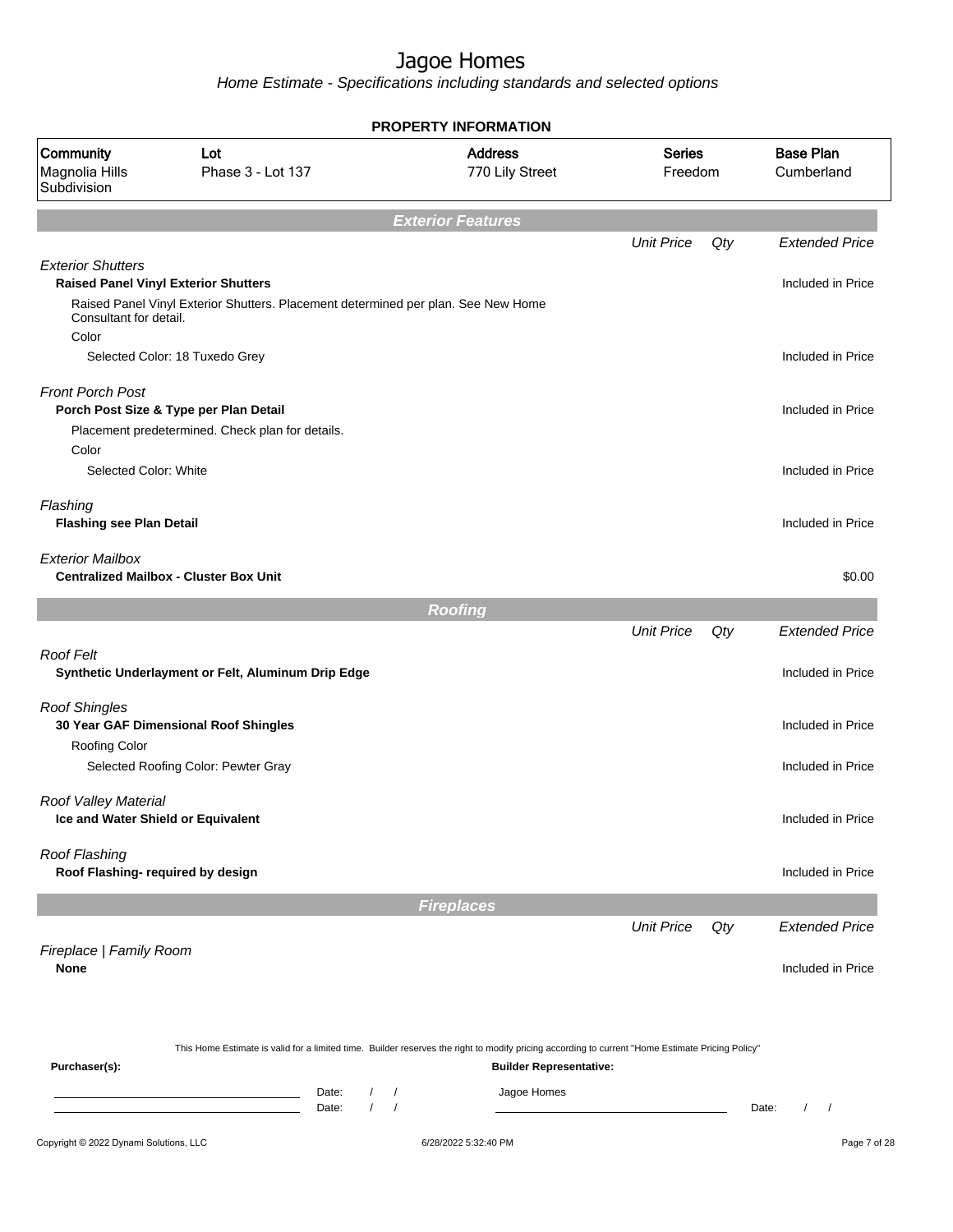Home Estimate - Specifications including standards and selected options

| <b>PROPERTY INFORMATION</b>                                                          |                                                                                      |                                   |                          |     |                                |  |  |  |  |  |
|--------------------------------------------------------------------------------------|--------------------------------------------------------------------------------------|-----------------------------------|--------------------------|-----|--------------------------------|--|--|--|--|--|
| Community<br>Magnolia Hills<br>Subdivision                                           | Lot<br>Phase 3 - Lot 137                                                             | <b>Address</b><br>770 Lily Street | <b>Series</b><br>Freedom |     | <b>Base Plan</b><br>Cumberland |  |  |  |  |  |
|                                                                                      |                                                                                      | <b>Insulation</b>                 |                          |     |                                |  |  |  |  |  |
|                                                                                      |                                                                                      |                                   | <b>Unit Price</b>        | Qty | <b>Extended Price</b>          |  |  |  |  |  |
| <b>Entire Home Foundation Insulation</b>                                             | Foundation Perimeter 1"x24" Styrofoam R5.0                                           |                                   |                          |     | Included in Price              |  |  |  |  |  |
| Living Area Wall Insulation                                                          | Living Area Walls R15 Fiberglass Blown-In &/or Batt Wall System                      |                                   |                          |     | Included in Price              |  |  |  |  |  |
| Living Area Ceiling Insulation                                                       | Living Area Flat Ceiling R38 (Average) Blown-In Fiberglass                           |                                   |                          |     | Included in Price              |  |  |  |  |  |
|                                                                                      |                                                                                      | <b>Drywall   Paint Finishes</b>   |                          |     |                                |  |  |  |  |  |
|                                                                                      |                                                                                      |                                   | <b>Unit Price</b>        | Qty | <b>Extended Price</b>          |  |  |  |  |  |
| Entire Home   Drywall Finish                                                         | 1/2" Drywall   Finished, Primed, & Painted Smooth                                    |                                   |                          |     | Included in Price              |  |  |  |  |  |
| Entire Home   Home Ceiling Finish<br><b>Drywall   Textured Throughout</b>            | 1/2in Structural or 5/8in Drywall   Stomped Texture   White                          |                                   |                          |     | Included in Price              |  |  |  |  |  |
| Garage   Drywall Finish<br>Two Car Garage   Paint                                    | Entire Home Paint Color used unless otherwise specified under Additional Paint Color |                                   |                          |     | Included in Price              |  |  |  |  |  |
| <b>Mechanical Storage</b><br><b>Unfinished Drywall</b>                               |                                                                                      |                                   |                          |     | Included in Price              |  |  |  |  |  |
| Entire Home   Interior Wall Paint<br><b>Sherwin Williams Duration Latex</b><br>Color |                                                                                      |                                   |                          |     | Included in Price              |  |  |  |  |  |
| Sheen                                                                                | Selected Color: SW7043 Worldly Gray                                                  |                                   |                          |     | Included in Price              |  |  |  |  |  |
| Selected Sheen: Flat                                                                 |                                                                                      |                                   |                          |     | Included in Price              |  |  |  |  |  |
| Entire Home   Trim & Interior Door Paint<br>Color                                    | Trim & Door   Sherwin Williams ProClassic Waterborne Acrylic   Semi-Gloss            |                                   |                          |     | Included in Price              |  |  |  |  |  |
|                                                                                      | Selected Color: SW7006 Extra White                                                   |                                   |                          |     | Included in Price              |  |  |  |  |  |

This Home Estimate is valid for a limited time. Builder reserves the right to modify pricing according to current "Home Estimate Pricing Policy"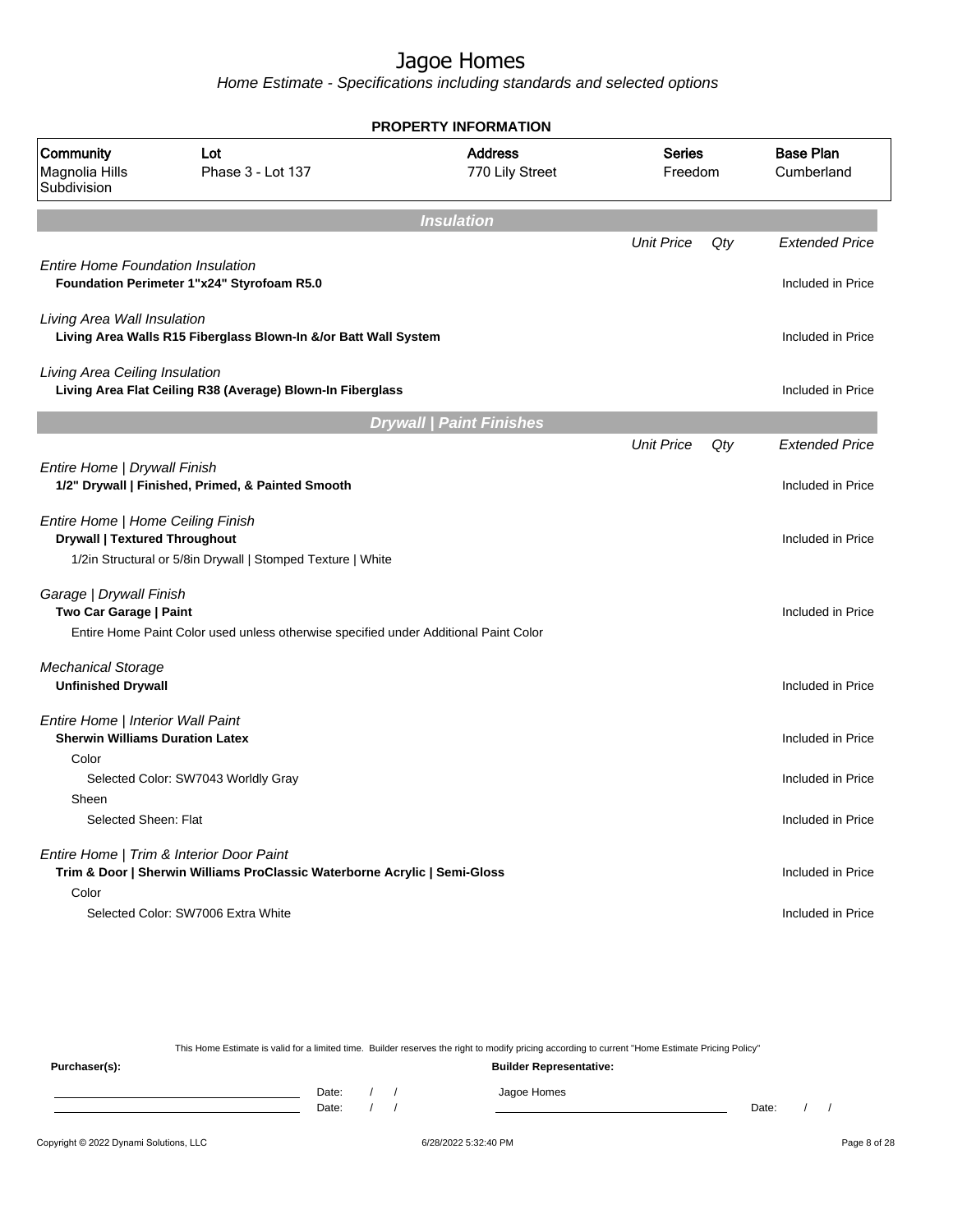Home Estimate - Specifications including standards and selected options

|                                                                    |                                                                                                              | <b>PROPERTY INFORMATION</b>       |                          |     |                                            |
|--------------------------------------------------------------------|--------------------------------------------------------------------------------------------------------------|-----------------------------------|--------------------------|-----|--------------------------------------------|
| Community<br>Magnolia Hills<br>Subdivision                         | Lot<br>Phase 3 - Lot 137                                                                                     | <b>Address</b><br>770 Lily Street | <b>Series</b><br>Freedom |     | <b>Base Plan</b><br>Cumberland             |
|                                                                    |                                                                                                              | <b>Drywall   Paint Finishes</b>   |                          |     |                                            |
| Exterior Door   Paint Color<br><b>Exterior Door Color   Latex</b>  |                                                                                                              |                                   | <b>Unit Price</b>        | Qty | <b>Extended Price</b><br>Included in Price |
| painted Interior Trim Color.                                       | Paint color for all HINGED Exterior Doors, Including Front Door. Interior of door will be                    |                                   |                          |     |                                            |
| Color                                                              | Color Requests outside of Available Personal Options will be subject to approval.                            |                                   |                          |     |                                            |
|                                                                    | Selected Color: SW7006 Extra White                                                                           |                                   |                          |     | Included in Price                          |
|                                                                    |                                                                                                              | <b>Interior Trim / Doors</b>      |                          |     |                                            |
|                                                                    |                                                                                                              |                                   | <b>Unit Price</b>        | Qty | <b>Extended Price</b>                      |
| Entire Home   Trim Package<br><b>Flat Trim Package</b>             |                                                                                                              |                                   |                          |     | \$710.00                                   |
|                                                                    | Door & Window Casing: 3 1/2" 1015M   Base: 4 1/4"                                                            |                                   |                          |     |                                            |
|                                                                    | Base installed in Finished Living Areas Only                                                                 |                                   |                          |     |                                            |
| Entire Home   Door & Window Casing                                 | Flat Trim Package   Door & Window Casing 3 1/2" 1015M   Global                                               |                                   |                          |     | \$0.00                                     |
|                                                                    | Entire Home   Baseboard   Finished Spaces Only<br>Flat Trim Package   Baseboard   4 1/4" Flat Trim Ultralite |                                   |                          |     | \$0.00                                     |
| Entire Home   Interior Doors<br>2 Panel Square   Hollow Core   6/8 |                                                                                                              |                                   |                          |     | \$0.00                                     |
| Smooth Finish<br><b>Primed for Paint</b>                           |                                                                                                              |                                   |                          |     |                                            |
| Drop Zone                                                          |                                                                                                              |                                   |                          |     |                                            |
|                                                                    | Drop Zone with Bench Seat   Per Plan                                                                         |                                   |                          |     | \$1,340.00                                 |
| <b>Plan for Details</b>                                            | Painted Interior Trim Selection   Plan Modifications may be necessary for Placement   See                    |                                   |                          |     |                                            |
| Design Feature                                                     |                                                                                                              |                                   |                          |     |                                            |
|                                                                    | Selected Design Feature: Bead Board Back                                                                     |                                   |                          |     | Included in Price                          |
|                                                                    |                                                                                                              |                                   |                          |     |                                            |

This Home Estimate is valid for a limited time. Builder reserves the right to modify pricing according to current "Home Estimate Pricing Policy"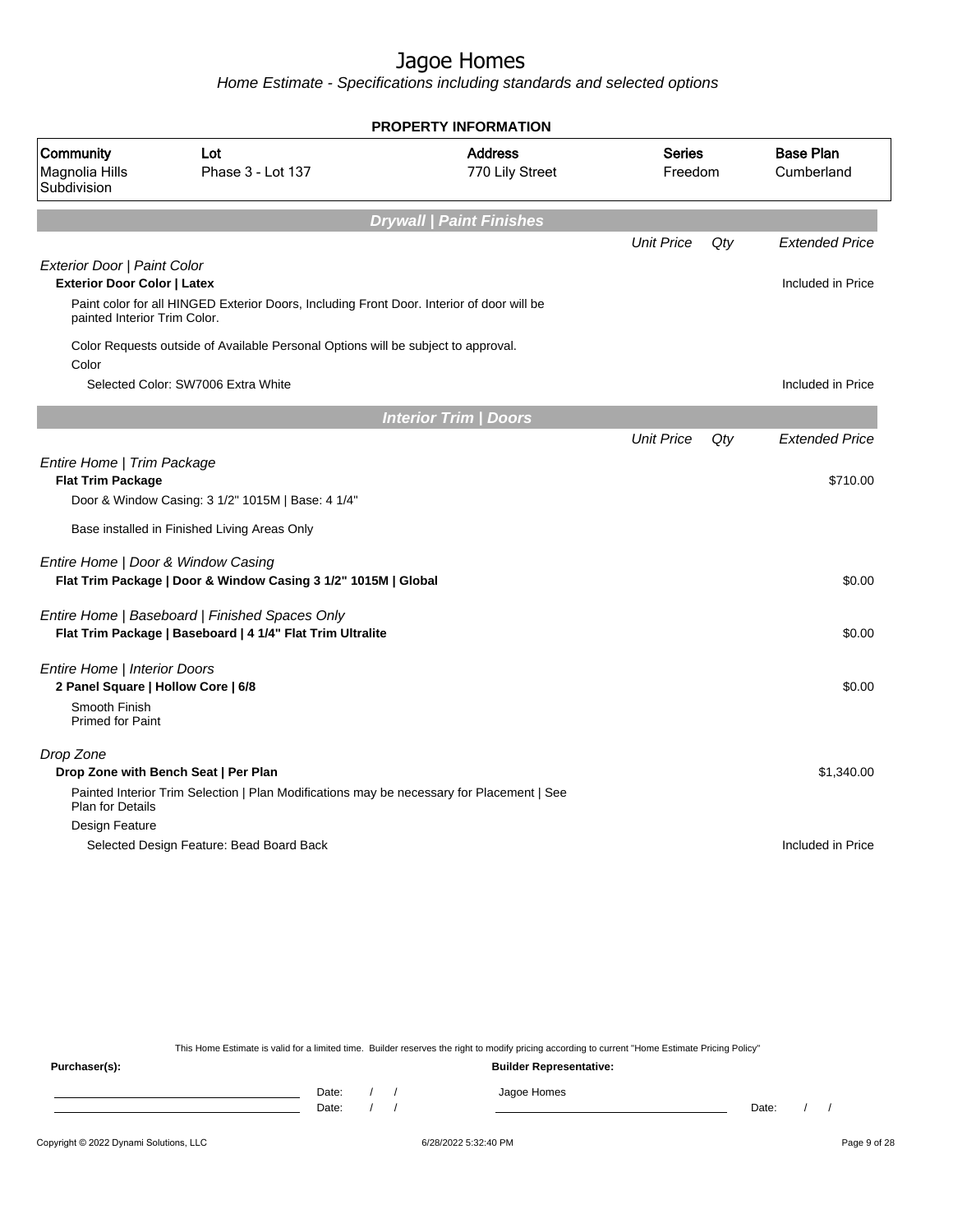Home Estimate - Specifications including standards and selected options

| <b>PROPERTY INFORMATION</b>                                     |                                                                                                                                                                                         |                                                               |                   |     |                                 |  |  |  |
|-----------------------------------------------------------------|-----------------------------------------------------------------------------------------------------------------------------------------------------------------------------------------|---------------------------------------------------------------|-------------------|-----|---------------------------------|--|--|--|
| Community<br>Magnolia Hills<br>Subdivision                      | Lot<br>Phase 3 - Lot 137                                                                                                                                                                | <b>Address</b><br><b>Series</b><br>770 Lily Street<br>Freedom |                   |     | <b>Base Plan</b><br>Cumberland  |  |  |  |
|                                                                 |                                                                                                                                                                                         | <b>Door Hardware</b>                                          |                   |     |                                 |  |  |  |
|                                                                 |                                                                                                                                                                                         |                                                               | <b>Unit Price</b> | Qty | <b>Extended Price</b>           |  |  |  |
| <b>Front Door Handleset</b>                                     | Kwikset   Dakota Handleset   Exterior Trim Kit Included                                                                                                                                 |                                                               |                   |     | \$110.00                        |  |  |  |
| and Hinges of Front Door.                                       | Includes (1) Exterior Handleset and (1) Interior Door Hardware, to match Exterior Door<br>Hardware Selection Style. Finish selection will be indicated below for Interior Door Hardware |                                                               |                   |     |                                 |  |  |  |
| Front Door Handle Set Finish                                    |                                                                                                                                                                                         |                                                               |                   |     |                                 |  |  |  |
|                                                                 | Selected Front Door Handle Set Finish: Satin Nickel                                                                                                                                     |                                                               |                   |     | Included in Price               |  |  |  |
| Hinge & Interior Hardware Finish                                |                                                                                                                                                                                         |                                                               |                   |     |                                 |  |  |  |
|                                                                 | Selected Hinge & Interior Hardware Finish: Match Interior Door Hardware Finish Selection                                                                                                |                                                               |                   |     | Included in Price               |  |  |  |
| <b>Home Exterior Door Hardware</b><br>Kwikset   Polo Knob       |                                                                                                                                                                                         |                                                               |                   |     | Included in Price               |  |  |  |
| Finish                                                          | Includes Front Door (if Front Door Handleset is not selected) Garage to Home Door and any<br>Hinged Patio or Service Door selected in the HE.                                           |                                                               |                   |     |                                 |  |  |  |
|                                                                 | Selected Finish: Satin Nickel                                                                                                                                                           |                                                               |                   |     | Included in Price               |  |  |  |
| <b>Entire Home Interior Door Locks</b><br>Kwikset   Regina Knob |                                                                                                                                                                                         |                                                               |                   |     | Included in Price               |  |  |  |
| Includes all Interior Doors                                     |                                                                                                                                                                                         |                                                               |                   |     |                                 |  |  |  |
| Finish                                                          | Designer Recommendation: Coordinates with the Polo Exterior Door Hardware                                                                                                               |                                                               |                   |     |                                 |  |  |  |
|                                                                 | Selected Finish: Satin Nickel                                                                                                                                                           |                                                               |                   |     | Included in Price               |  |  |  |
| Door Stops                                                      | Hardware-Spring & Hinge Door Stops                                                                                                                                                      |                                                               |                   |     | Included in Price               |  |  |  |
|                                                                 |                                                                                                                                                                                         | <b>Cabinets</b>                                               |                   |     |                                 |  |  |  |
|                                                                 |                                                                                                                                                                                         |                                                               | <b>Unit Price</b> | Qty | <b>Extended Price</b>           |  |  |  |
| <b>Kitchen Cabinets</b><br><b>Sinclair Birch</b>                |                                                                                                                                                                                         |                                                               |                   |     | Included in Price               |  |  |  |
| Finish                                                          |                                                                                                                                                                                         |                                                               |                   |     |                                 |  |  |  |
| Selected Finish: Flagstone                                      |                                                                                                                                                                                         |                                                               |                   |     | Included in Price               |  |  |  |
| <b>Owners Bath Cabinets</b><br><b>Sinclair Birch</b>            |                                                                                                                                                                                         |                                                               |                   |     | Included in Price               |  |  |  |
| Finish<br>Selected Finish: Flagstone                            |                                                                                                                                                                                         |                                                               |                   |     | Included in Price               |  |  |  |
| Vanity Height                                                   |                                                                                                                                                                                         |                                                               |                   |     |                                 |  |  |  |
|                                                                 | Selected Vanity Height: Raised - 35"                                                                                                                                                    |                                                               |                   |     | \$70.00                         |  |  |  |
|                                                                 | This Home Estimate is valid for a limited time. Builder reserves the right to modify pricing according to current "Home Estimate Pricing Policy"                                        |                                                               |                   |     |                                 |  |  |  |
| Purchaser(s):                                                   |                                                                                                                                                                                         | <b>Builder Representative:</b>                                |                   |     |                                 |  |  |  |
|                                                                 | $\sqrt{2}$<br>Date:<br><u> 1980 - John Stein, mars and de Barbara (b. 1980)</u><br>$\prime$<br>Date:                                                                                    | Jagoe Homes<br>$\sqrt{2}$<br>$\sqrt{ }$                       |                   |     | $\prime$<br>$\sqrt{ }$<br>Date: |  |  |  |
| Copyright © 2022 Dynami Solutions, LLC                          |                                                                                                                                                                                         | 6/28/2022 5:32:40 PM                                          |                   |     | Page 10 of 28                   |  |  |  |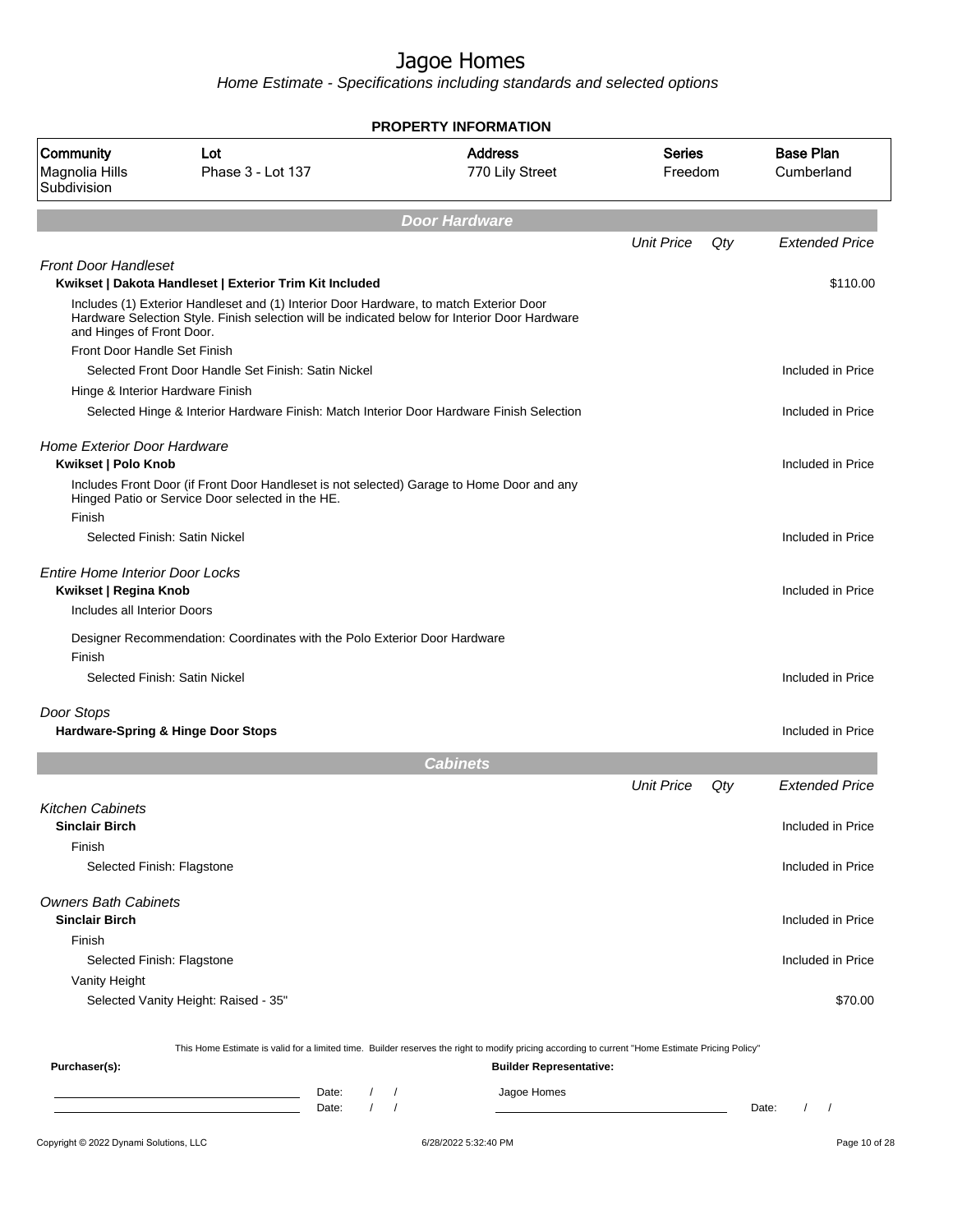Home Estimate - Specifications including standards and selected options

| <b>PROPERTY INFORMATION</b>                                            |                                         |                                   |                          |     |                                |  |  |  |  |
|------------------------------------------------------------------------|-----------------------------------------|-----------------------------------|--------------------------|-----|--------------------------------|--|--|--|--|
| Community<br>Lot<br>Phase 3 - Lot 137<br>Magnolia Hills<br>Subdivision |                                         | <b>Address</b><br>770 Lily Street | <b>Series</b><br>Freedom |     | <b>Base Plan</b><br>Cumberland |  |  |  |  |
|                                                                        |                                         |                                   |                          |     |                                |  |  |  |  |
|                                                                        |                                         | <b>Cabinets</b>                   |                          |     |                                |  |  |  |  |
|                                                                        |                                         |                                   | <b>Unit Price</b>        | Qty | <b>Extended Price</b>          |  |  |  |  |
| <b>Bath 2 Cabinets</b>                                                 |                                         |                                   |                          |     |                                |  |  |  |  |
| <b>Sinclair Birch</b>                                                  |                                         |                                   |                          |     | Included in Price              |  |  |  |  |
| Finish                                                                 |                                         |                                   |                          |     |                                |  |  |  |  |
| Selected Finish: Flagstone                                             |                                         |                                   |                          |     | Included in Price              |  |  |  |  |
| Vanity Height                                                          |                                         |                                   |                          |     |                                |  |  |  |  |
|                                                                        | Selected Vanity Height: Raised - 35"    |                                   |                          |     | \$70.00                        |  |  |  |  |
|                                                                        |                                         | <b>Cabinet Hardware</b>           |                          |     |                                |  |  |  |  |
|                                                                        |                                         |                                   | <b>Unit Price</b>        | Qty | <b>Extended Price</b>          |  |  |  |  |
| <b>Kitchen Cabinet Hardware</b>                                        |                                         |                                   |                          |     |                                |  |  |  |  |
| <b>Abigail Collection</b>                                              |                                         |                                   |                          |     | \$0.00                         |  |  |  |  |
| <b>Cabinet Door Hardware</b>                                           |                                         |                                   |                          |     |                                |  |  |  |  |
|                                                                        | Selected Cabinet Door Hardware: 128mm   |                                   |                          |     | Included in Price              |  |  |  |  |
| <b>Cabinet Drawer Hardware</b>                                         |                                         |                                   |                          |     |                                |  |  |  |  |
|                                                                        | Selected Cabinet Drawer Hardware: 128mm |                                   |                          |     | Included in Price              |  |  |  |  |
| Finish                                                                 |                                         |                                   |                          |     |                                |  |  |  |  |
|                                                                        | Selected Finish: Satin Nickel           |                                   |                          |     | Included in Price              |  |  |  |  |
| <b>Owners Bath Cabinet Hardware</b>                                    |                                         |                                   |                          |     |                                |  |  |  |  |
| <b>Abigail Collection</b>                                              |                                         |                                   |                          |     | \$0.00                         |  |  |  |  |
| <b>Cabinet Door Hardware</b>                                           |                                         |                                   |                          |     |                                |  |  |  |  |
|                                                                        | Selected Cabinet Door Hardware: 128mm   |                                   |                          |     | Included in Price              |  |  |  |  |
| <b>Cabinet Drawer Hardware</b>                                         |                                         |                                   |                          |     |                                |  |  |  |  |
|                                                                        | Selected Cabinet Drawer Hardware: 128mm |                                   |                          |     | Included in Price              |  |  |  |  |
| Finish                                                                 |                                         |                                   |                          |     |                                |  |  |  |  |
|                                                                        | Selected Finish: Satin Nickel           |                                   |                          |     | Included in Price              |  |  |  |  |
| <b>Bath 2 Cabinet Hardware</b>                                         |                                         |                                   |                          |     |                                |  |  |  |  |
| <b>Abigail Collection</b>                                              |                                         |                                   |                          |     | \$0.00                         |  |  |  |  |
| <b>Cabinet Door Hardware</b>                                           |                                         |                                   |                          |     |                                |  |  |  |  |
|                                                                        | Selected Cabinet Door Hardware: 128mm   |                                   |                          |     | Included in Price              |  |  |  |  |
| <b>Cabinet Drawer Hardware</b>                                         |                                         |                                   |                          |     |                                |  |  |  |  |
|                                                                        | Selected Cabinet Drawer Hardware: 96mm  |                                   |                          |     | Included in Price              |  |  |  |  |
| Finish                                                                 |                                         |                                   |                          |     |                                |  |  |  |  |
|                                                                        | Selected Finish: Satin Nickel           |                                   |                          |     | Included in Price              |  |  |  |  |
|                                                                        |                                         |                                   |                          |     |                                |  |  |  |  |

This Home Estimate is valid for a limited time. Builder reserves the right to modify pricing according to current "Home Estimate Pricing Policy"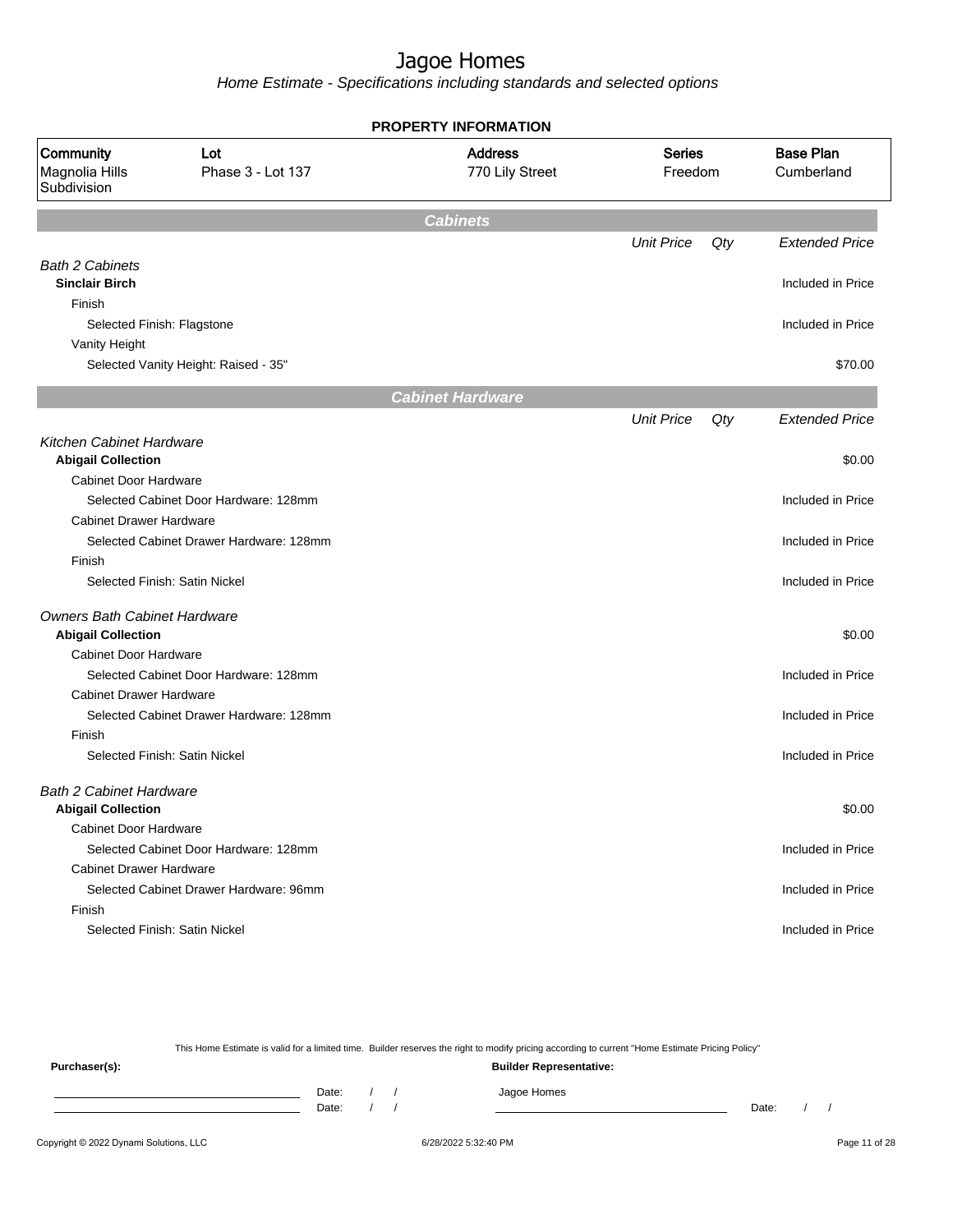Home Estimate - Specifications including standards and selected options

| <b>PROPERTY INFORMATION</b>                       |                                                                                                                                                                                                                                                                                                                                                                                                                                                                                                                                                                               |                                   |                          |                                |  |  |  |
|---------------------------------------------------|-------------------------------------------------------------------------------------------------------------------------------------------------------------------------------------------------------------------------------------------------------------------------------------------------------------------------------------------------------------------------------------------------------------------------------------------------------------------------------------------------------------------------------------------------------------------------------|-----------------------------------|--------------------------|--------------------------------|--|--|--|
| <b>Community</b><br>Magnolia Hills<br>Subdivision | Lot<br>Phase 3 - Lot 137                                                                                                                                                                                                                                                                                                                                                                                                                                                                                                                                                      | <b>Address</b><br>770 Lily Street | <b>Series</b><br>Freedom | <b>Base Plan</b><br>Cumberland |  |  |  |
|                                                   |                                                                                                                                                                                                                                                                                                                                                                                                                                                                                                                                                                               |                                   |                          |                                |  |  |  |
|                                                   |                                                                                                                                                                                                                                                                                                                                                                                                                                                                                                                                                                               | <b>Countertops   Backsplashes</b> |                          |                                |  |  |  |
|                                                   |                                                                                                                                                                                                                                                                                                                                                                                                                                                                                                                                                                               |                                   | <b>Unit Price</b><br>Qty | <b>Extended Price</b>          |  |  |  |
| Kitchen   Countertops<br>Granite   3cm Class I    |                                                                                                                                                                                                                                                                                                                                                                                                                                                                                                                                                                               |                                   |                          | \$2,970.00                     |  |  |  |
|                                                   | Includes Stainless Steel Undermount Double Bowl Sink and 4 in Granite splash. Included                                                                                                                                                                                                                                                                                                                                                                                                                                                                                        |                                   |                          |                                |  |  |  |
|                                                   | splash will be removed if decorative backsplash is selected.                                                                                                                                                                                                                                                                                                                                                                                                                                                                                                                  |                                   |                          |                                |  |  |  |
|                                                   | Granite is not seamless and seams will be visible and can be felt.<br>Colors could vary from samples due to the nature of natural stone.                                                                                                                                                                                                                                                                                                                                                                                                                                      |                                   |                          |                                |  |  |  |
| Color                                             |                                                                                                                                                                                                                                                                                                                                                                                                                                                                                                                                                                               |                                   |                          |                                |  |  |  |
| Selected Color: Valle Nevado                      |                                                                                                                                                                                                                                                                                                                                                                                                                                                                                                                                                                               |                                   |                          | Included in Price              |  |  |  |
| Edge Profile                                      |                                                                                                                                                                                                                                                                                                                                                                                                                                                                                                                                                                               |                                   |                          |                                |  |  |  |
|                                                   | Selected Edge Profile: Pencil Edge Top & Bottom                                                                                                                                                                                                                                                                                                                                                                                                                                                                                                                               |                                   |                          | Included in Price              |  |  |  |
| Kitchen   Backsplash                              |                                                                                                                                                                                                                                                                                                                                                                                                                                                                                                                                                                               |                                   |                          |                                |  |  |  |
| <b>Mythology</b>                                  |                                                                                                                                                                                                                                                                                                                                                                                                                                                                                                                                                                               |                                   |                          | \$1,740.00                     |  |  |  |
| the Mediterranean islands.                        | Experience Mediterranean essence with the Mythology™ collection – featuring<br>styles and characteristics sure to stir your soul. As dramatic as it is chic in the detailing; rich<br>natural earth tones and textures with handmade look punches<br>are the foundation of Mythology™. With curvaceous 6-inch arabesque shapes & Picket<br>Mosaic options, embody the warmth and serenity of                                                                                                                                                                                  |                                   |                          |                                |  |  |  |
| Ceramic                                           |                                                                                                                                                                                                                                                                                                                                                                                                                                                                                                                                                                               |                                   |                          |                                |  |  |  |
|                                                   | Selected Ceramic: Mythology Picket Santorini MY90                                                                                                                                                                                                                                                                                                                                                                                                                                                                                                                             |                                   |                          | Included in Price              |  |  |  |
| <b>Ceramic Direction</b>                          |                                                                                                                                                                                                                                                                                                                                                                                                                                                                                                                                                                               |                                   |                          |                                |  |  |  |
|                                                   | Selected Ceramic Direction: Vertical                                                                                                                                                                                                                                                                                                                                                                                                                                                                                                                                          |                                   |                          | Included in Price              |  |  |  |
| <b>Grout Color</b>                                |                                                                                                                                                                                                                                                                                                                                                                                                                                                                                                                                                                               |                                   |                          |                                |  |  |  |
|                                                   | Selected Grout Color: 93 Warm Gray                                                                                                                                                                                                                                                                                                                                                                                                                                                                                                                                            |                                   |                          | Included in Price              |  |  |  |
| Trim                                              |                                                                                                                                                                                                                                                                                                                                                                                                                                                                                                                                                                               |                                   |                          |                                |  |  |  |
|                                                   | Selected Trim: Polished Chrome                                                                                                                                                                                                                                                                                                                                                                                                                                                                                                                                                |                                   |                          | Included in Price              |  |  |  |
| <b>Owners Bath   Vanity Countertop</b>            |                                                                                                                                                                                                                                                                                                                                                                                                                                                                                                                                                                               |                                   |                          |                                |  |  |  |
|                                                   | <b>Cultured Marble   Double Rectangle Bowl</b>                                                                                                                                                                                                                                                                                                                                                                                                                                                                                                                                |                                   |                          | \$390.00                       |  |  |  |
| abrasive products.<br>mildew and chips.           | Cultured Marble is Beautiful – Veining and patterns can be incorporated during the casting<br>process, creating character, depth and interest that mimics its natural counterpart.<br>Low Maintenance – Cultured marble never needs to be sealed and is easy to clean with non-<br>Durable – Cultured marble is non-porous, making it extremely tough and resistant to stains,<br>Economical – In general, cultured marble is less expensive to fabricate and install than slab<br>marble, but will increase the overall value of a home just as natural stone products will. |                                   |                          |                                |  |  |  |
| Color                                             |                                                                                                                                                                                                                                                                                                                                                                                                                                                                                                                                                                               |                                   |                          |                                |  |  |  |
|                                                   | Selected Color: Carerra Frost                                                                                                                                                                                                                                                                                                                                                                                                                                                                                                                                                 |                                   |                          | Included in Price              |  |  |  |
| Finish                                            |                                                                                                                                                                                                                                                                                                                                                                                                                                                                                                                                                                               |                                   |                          |                                |  |  |  |
| Selected Finish: Matte                            |                                                                                                                                                                                                                                                                                                                                                                                                                                                                                                                                                                               |                                   |                          | Included in Price              |  |  |  |
|                                                   | This Home Estimate is valid for a limited time. Builder reserves the right to modify pricing according to current "Home Estimate Pricing Policy"                                                                                                                                                                                                                                                                                                                                                                                                                              |                                   |                          |                                |  |  |  |
| Purchaser(s):                                     |                                                                                                                                                                                                                                                                                                                                                                                                                                                                                                                                                                               | <b>Builder Representative:</b>    |                          |                                |  |  |  |

Date: / / Jagoe Homes<br>Date: / / Jagoe Homes Date: / / Date: / /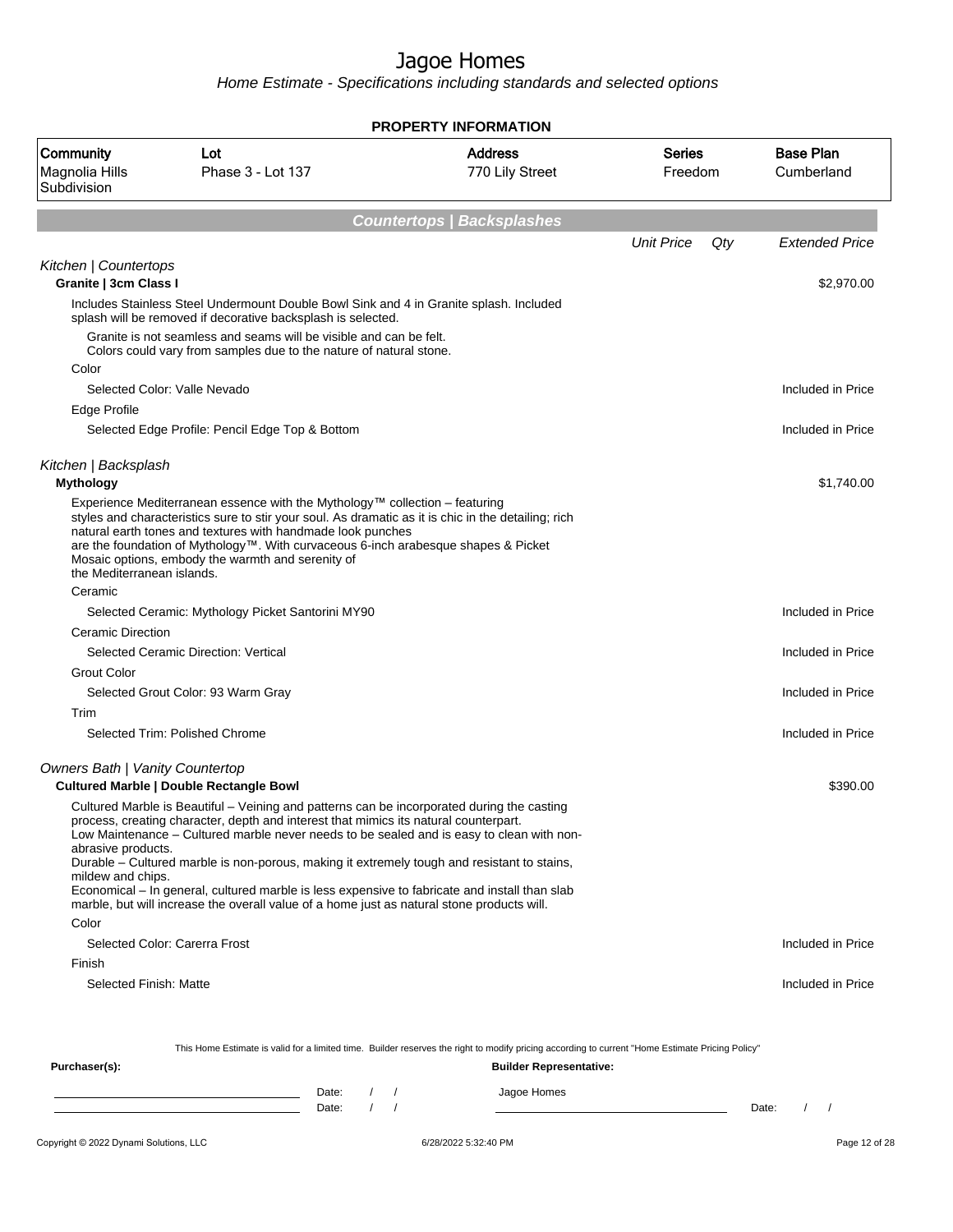Home Estimate - Specifications including standards and selected options

|                                            |                                                                                               | <b>PROPERTY INFORMATION</b>       |                          |        |                                |
|--------------------------------------------|-----------------------------------------------------------------------------------------------|-----------------------------------|--------------------------|--------|--------------------------------|
| Community<br>Magnolia Hills<br>Subdivision | Lot<br>Phase 3 - Lot 137                                                                      | <b>Address</b><br>770 Lily Street | <b>Series</b><br>Freedom |        | <b>Base Plan</b><br>Cumberland |
|                                            |                                                                                               | <b>Countertops   Backsplashes</b> |                          |        |                                |
|                                            |                                                                                               |                                   | <b>Unit Price</b>        | Qty    | <b>Extended Price</b>          |
| Bath 2   Vanity Countertop                 |                                                                                               |                                   |                          |        |                                |
| <b>Cultured Marble   Rectangle Bowl</b>    |                                                                                               |                                   |                          |        | \$145.00                       |
| Color                                      |                                                                                               |                                   |                          |        |                                |
|                                            | Selected Color: Carerra Frost                                                                 |                                   |                          |        | Included in Price              |
| Finish                                     |                                                                                               |                                   |                          |        |                                |
| Selected Finish: Matte                     |                                                                                               |                                   |                          |        | Included in Price              |
|                                            |                                                                                               | <b>Mirrors</b>                    |                          |        |                                |
|                                            |                                                                                               |                                   | <b>Unit Price</b>        | Qty    | <b>Extended Price</b>          |
| <b>Owners Bath Mirrors</b>                 |                                                                                               |                                   |                          |        |                                |
|                                            | Beveled Edged Mirrors   24" X 36"   Qty 2                                                     |                                   |                          |        | \$90.00                        |
| Bath 2 Mirror                              |                                                                                               |                                   |                          |        |                                |
|                                            | Beveled Edge Mirror(s)   Per Base Plan                                                        |                                   |                          |        | Included in Price              |
|                                            |                                                                                               |                                   |                          |        |                                |
| <b>Powder Room Mirror</b>                  |                                                                                               |                                   |                          |        |                                |
|                                            | Beveled Edge Mirror(s)   Per Base Plan                                                        |                                   |                          |        | Included in Price              |
|                                            |                                                                                               | <b>Appliances</b>                 |                          |        |                                |
|                                            |                                                                                               |                                   | <b>Unit Price</b>        | $Q$ ty | <b>Extended Price</b>          |
| Kitchen Range                              |                                                                                               |                                   |                          |        |                                |
|                                            | Range - Gas - Free Standing Continuous Grates                                                 |                                   |                          |        | \$320.00                       |
| Finish                                     |                                                                                               |                                   |                          |        |                                |
|                                            | Selected Finish: Stainless Steel - JGBS66REKSS                                                |                                   |                          |        | \$150.00                       |
| Kitchen Microwave or Microwave Hood        |                                                                                               |                                   |                          |        |                                |
| <b>Microwave - Stainless Steel</b>         |                                                                                               |                                   |                          |        | \$80.00                        |
|                                            | GE® 1.6 CU. FT. OVER-THE-RANGE MICROWAVE OVEN                                                 |                                   |                          |        |                                |
|                                            | Technical Specification: APPROXIMATE DIMENSIONS (HxWxD)<br>16 1/8 H x 29 7/8 W x 15 9/16 D in |                                   |                          |        |                                |
| Finish                                     |                                                                                               |                                   |                          |        |                                |
|                                            | Selected Finish: Stainless Steel - JVM3160RFSS                                                |                                   |                          |        | Included in Price              |
|                                            |                                                                                               |                                   |                          |        |                                |

This Home Estimate is valid for a limited time. Builder reserves the right to modify pricing according to current "Home Estimate Pricing Policy"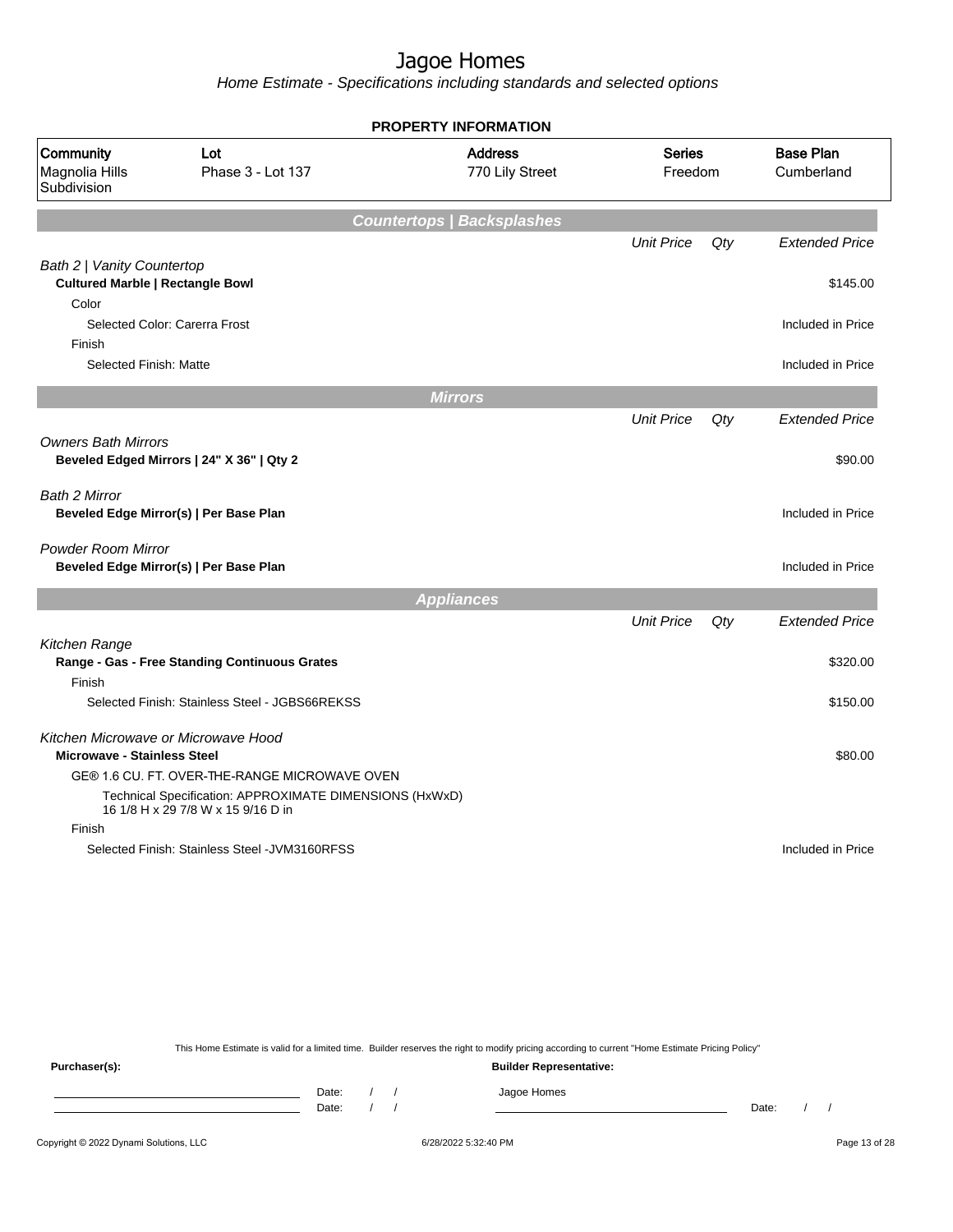Home Estimate - Specifications including standards and selected options

|                                                                 |                                                                                          | <b>PROPERTY INFORMATION</b>       |                          |     |                                |
|-----------------------------------------------------------------|------------------------------------------------------------------------------------------|-----------------------------------|--------------------------|-----|--------------------------------|
| Community<br>Magnolia Hills<br>Subdivision                      | Lot<br>Phase 3 - Lot 137                                                                 | <b>Address</b><br>770 Lily Street | <b>Series</b><br>Freedom |     | <b>Base Plan</b><br>Cumberland |
|                                                                 |                                                                                          | <b>Appliances</b>                 |                          |     |                                |
|                                                                 |                                                                                          |                                   | <b>Unit Price</b>        | Qty | <b>Extended Price</b>          |
| <b>Kitchen Dishwasher</b>                                       |                                                                                          |                                   |                          |     |                                |
|                                                                 | Dishwasher - Front Control - Stainless Steel                                             |                                   |                          |     | \$60.00                        |
| <b>CYCLE &amp; DRY BOOST</b>                                    | GE® FRONT CONTROL WITH PLASTIC INTERIOR DISHWASHER WITH SANITIZE                         |                                   |                          |     |                                |
|                                                                 | Technical Specification: APPROXIMATE DIMENSIONS (HxWxD)<br>33 3/8 H x 23 3/4 W x 24 D in |                                   |                          |     |                                |
| Finish                                                          |                                                                                          |                                   |                          |     |                                |
|                                                                 | Selected Finish: GDF535PSRSS                                                             |                                   |                          |     | Included in Price              |
| Refrigerator                                                    | Refrigerator - Side by Side w/ Ice & Water on Door                                       |                                   |                          |     | Included in Price              |
| Finish                                                          |                                                                                          |                                   |                          |     |                                |
|                                                                 | Selected Finish: Stainless Steel - GSS25GYPFS                                            |                                   |                          |     | \$165.00                       |
|                                                                 |                                                                                          | <b>Plumbing</b>                   |                          |     |                                |
|                                                                 |                                                                                          |                                   | <b>Unit Price</b>        | Qty | <b>Extended Price</b>          |
| <b>Owners Bath   Fixtures</b><br><b>Bath Fixtures   White</b>   |                                                                                          |                                   |                          |     | Included in Price              |
| <b>Owners Bath   Vanity</b>                                     |                                                                                          |                                   |                          |     |                                |
| 60" Double Bowl                                                 |                                                                                          |                                   |                          |     | \$1,840.00                     |
|                                                                 | 48" single bowl enlarged to 60" double bowl vanity, 12" removed from Owners Closet.      |                                   |                          |     |                                |
| Owners Bath   Lavatory Faucet<br><b>Delta Ashlyn Collection</b> |                                                                                          |                                   |                          | 2   | Included in Price              |
| Finish                                                          |                                                                                          |                                   |                          |     |                                |
| Selected Finish: Chrome                                         |                                                                                          |                                   |                          |     | Included in Price              |
| Spread                                                          |                                                                                          |                                   |                          |     |                                |
|                                                                 | Selected Spread: 2564   4" Spread                                                        |                                   |                          |     | Included in Price              |
|                                                                 | Owners Bath   Tub/Shower or Shower Stall                                                 |                                   |                          |     |                                |
|                                                                 | 60" Fiberglass Shower Stall   Shower Door                                                |                                   |                          |     | \$1,430.00                     |
| accomodate shower.                                              | Semi Frameless Chrome Shower Door with Clear Glass Included Plan may be revised to       |                                   |                          |     |                                |
| <b>Glass Pattern</b>                                            |                                                                                          |                                   |                          |     |                                |
|                                                                 | Selected Glass Pattern: Clear                                                            |                                   |                          |     | Included in Price              |
| <b>Shower Door</b>                                              |                                                                                          |                                   |                          |     |                                |
|                                                                 | Selected Shower Door: Semi Frameless Slider                                              |                                   |                          |     | Included in Price              |
|                                                                 |                                                                                          |                                   |                          |     |                                |

This Home Estimate is valid for a limited time. Builder reserves the right to modify pricing according to current "Home Estimate Pricing Policy" **Purchaser(s): Builder Representative:** Date: / / Jagoe Homes<br>Date: / / Jagoe Homes Date: / / Date: / /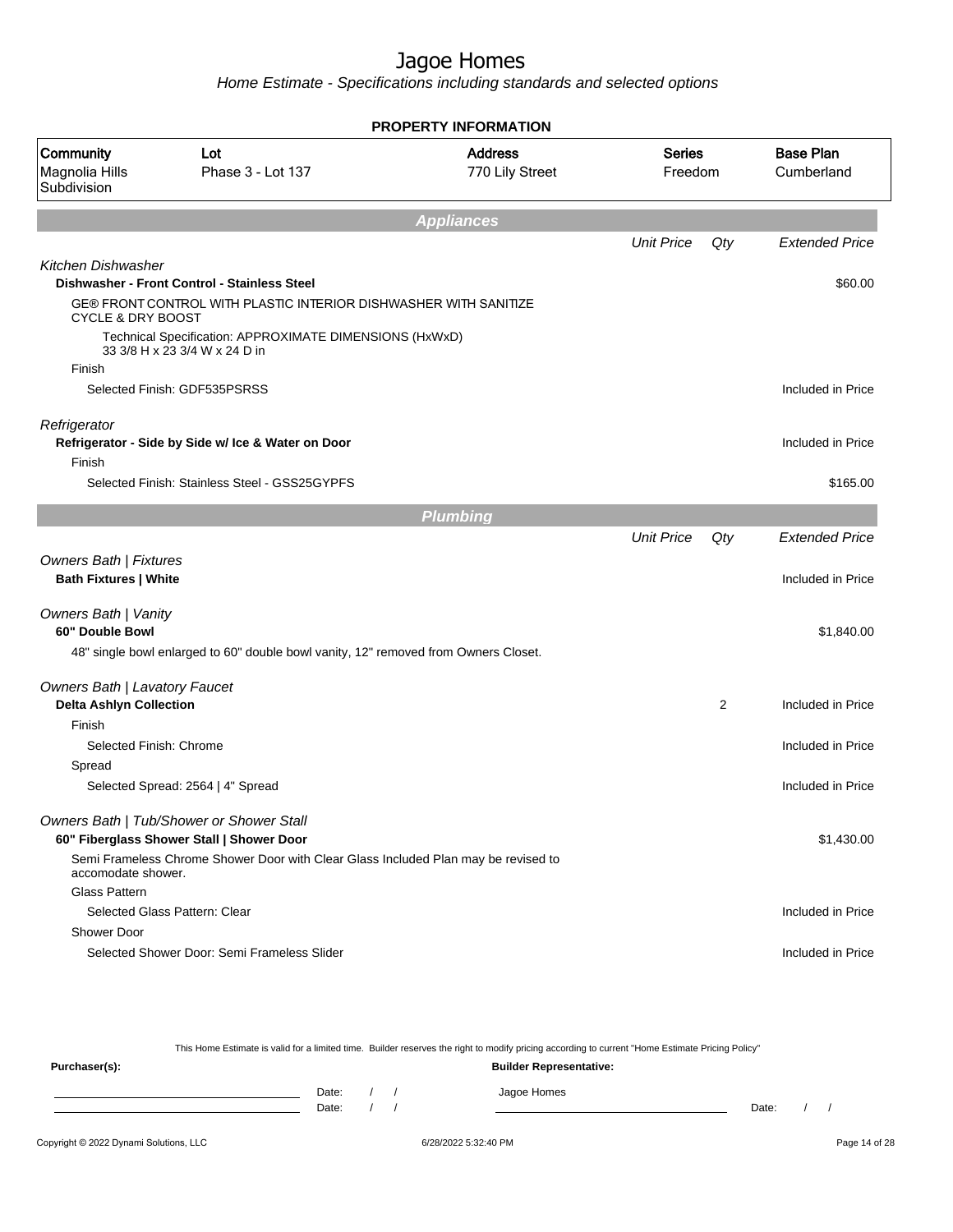Home Estimate - Specifications including standards and selected options

| <b>PROPERTY INFORMATION</b>                                          |                                                                                                                            |                                   |                          |                                |  |  |  |  |  |
|----------------------------------------------------------------------|----------------------------------------------------------------------------------------------------------------------------|-----------------------------------|--------------------------|--------------------------------|--|--|--|--|--|
| Community<br>Magnolia Hills<br>Subdivision                           | Lot<br>Phase 3 - Lot 137                                                                                                   | <b>Address</b><br>770 Lily Street | <b>Series</b><br>Freedom | <b>Base Plan</b><br>Cumberland |  |  |  |  |  |
|                                                                      |                                                                                                                            | <b>Plumbing</b>                   |                          |                                |  |  |  |  |  |
|                                                                      |                                                                                                                            |                                   | <b>Unit Price</b>        | Qty<br><b>Extended Price</b>   |  |  |  |  |  |
| <b>Shower Door Finish</b>                                            | Owners Bath   Tub/Shower or Shower Stall<br>Selected Shower Door Finish: Chrome                                            |                                   |                          | Included in Price              |  |  |  |  |  |
|                                                                      |                                                                                                                            |                                   |                          |                                |  |  |  |  |  |
| Owners Bath   Shower Stall Faucet<br>Model # T14264                  | Delta Ashyln®   Monitor® 14 Series Shower Trim                                                                             |                                   |                          | Included in Price              |  |  |  |  |  |
| Finish<br>Selected Finish: Chrome                                    |                                                                                                                            |                                   |                          | Included in Price              |  |  |  |  |  |
| Owners Bath   Commode<br>Commode   Standard<br>1.6 Gallon<br>2 PC    |                                                                                                                            |                                   |                          | Included in Price              |  |  |  |  |  |
| Paper Holder in Chrome                                               | Owners Bath   Bath Accessory Collection<br>Custom Option (Approved) Owner's Bath Accessories to be (2) Sage Robe Hooks and |                                   |                          | \$0.00                         |  |  |  |  |  |
| Bath 2   Fixtures<br><b>Bath Fixtures   White</b>                    |                                                                                                                            |                                   |                          | Included in Price              |  |  |  |  |  |
| Bath 2   Lavatory Faucet<br><b>Delta Ashlyn Collection</b><br>Finish |                                                                                                                            |                                   |                          | Included in Price              |  |  |  |  |  |
| Selected Finish: Chrome                                              |                                                                                                                            |                                   |                          | Included in Price              |  |  |  |  |  |
| Spread                                                               |                                                                                                                            |                                   |                          |                                |  |  |  |  |  |
|                                                                      | Selected Spread: 2564   4" Spread                                                                                          |                                   |                          | Included in Price              |  |  |  |  |  |
| Bath 2   Tub/Shower or Shower Stall<br>60" Fiberglass Tub/Shower     |                                                                                                                            |                                   |                          | Included in Price              |  |  |  |  |  |
| Bath 2   Tub/Shower Faucet                                           |                                                                                                                            |                                   |                          |                                |  |  |  |  |  |
| Finish                                                               | Delta Ashlyn Tub/Shower Faucet T14464                                                                                      |                                   |                          | Included in Price              |  |  |  |  |  |
| Selected Finish: Chrome                                              |                                                                                                                            |                                   |                          | Included in Price              |  |  |  |  |  |
| Bath 2   Commode<br>Commode   Standard<br>1.6 Gallon<br>2 PC         |                                                                                                                            |                                   |                          | Included in Price              |  |  |  |  |  |

|                                        |                                |  |  | This Home Estimate is valid for a limited time. Builder reserves the right to modify pricing according to current "Home Estimate Pricing Policy" |       |  |               |
|----------------------------------------|--------------------------------|--|--|--------------------------------------------------------------------------------------------------------------------------------------------------|-------|--|---------------|
| Purchaser(s):                          | <b>Builder Representative:</b> |  |  |                                                                                                                                                  |       |  |               |
|                                        | Date:<br>Date:                 |  |  | Jagoe Homes                                                                                                                                      | Date: |  |               |
| Copyright © 2022 Dynami Solutions, LLC |                                |  |  | 6/28/2022 5:32:40 PM                                                                                                                             |       |  | Page 15 of 28 |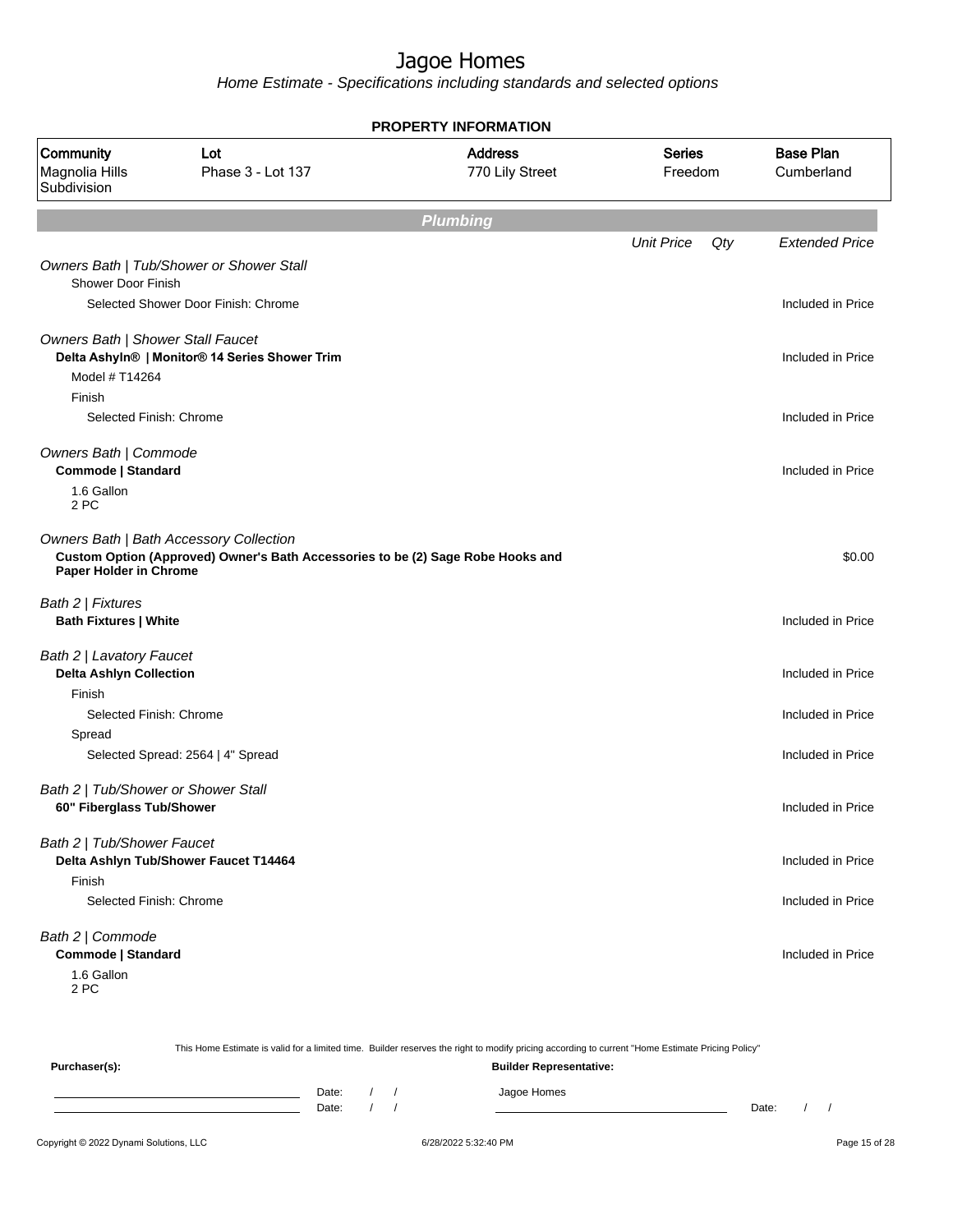Home Estimate - Specifications including standards and selected options

| <b>PROPERTY INFORMATION</b>                                     |                                                                                           |                 |                          |                       |  |  |  |
|-----------------------------------------------------------------|-------------------------------------------------------------------------------------------|-----------------|--------------------------|-----------------------|--|--|--|
| Community<br>Magnolia Hills<br>Subdivision                      | <b>Series</b><br>Lot<br><b>Address</b><br>Phase 3 - Lot 137<br>770 Lily Street<br>Freedom |                 |                          |                       |  |  |  |
|                                                                 |                                                                                           | <b>Plumbing</b> |                          |                       |  |  |  |
|                                                                 |                                                                                           |                 | <b>Unit Price</b><br>Qty | <b>Extended Price</b> |  |  |  |
| Bath 2   Bath Accessory Collection<br>Included   Per Plan       |                                                                                           |                 |                          | Included in Price     |  |  |  |
| Paper Holder                                                    | Chrome   See Plan for Included Accessories per Bath                                       |                 |                          |                       |  |  |  |
|                                                                 | Selected Paper Holder: Chrome                                                             |                 |                          | Included in Price     |  |  |  |
| <b>Towel Bar</b>                                                |                                                                                           |                 |                          |                       |  |  |  |
|                                                                 | Selected Towel Bar: Chrome                                                                |                 |                          | Included in Price     |  |  |  |
| Powder   Fixtures<br><b>Bath Fixtures   White</b>               |                                                                                           |                 |                          | Included in Price     |  |  |  |
| Powder Vanity   Pedestal<br><b>Pedestal Sink</b>                |                                                                                           |                 |                          | Included in Price     |  |  |  |
| <b>Powder Lavatory Faucet</b><br><b>Delta Ashlyn Collection</b> |                                                                                           |                 |                          | Included in Price     |  |  |  |
| Finish                                                          |                                                                                           |                 |                          |                       |  |  |  |
| Selected Finish: Chrome                                         |                                                                                           |                 |                          | Included in Price     |  |  |  |
| Spread                                                          |                                                                                           |                 |                          |                       |  |  |  |
|                                                                 | Selected Spread: 2564   4" Spread                                                         |                 |                          | Included in Price     |  |  |  |
| Powder   Commode<br>Commode   Standard                          |                                                                                           |                 |                          | Included in Price     |  |  |  |
| 1.6 Gallon<br>2 PC                                              |                                                                                           |                 |                          |                       |  |  |  |
| Powder   Bath Accessory Collection<br>Included   Per Plan       |                                                                                           |                 |                          | Included in Price     |  |  |  |
|                                                                 | Chrome   See Plan for Included Accessories per Bath                                       |                 |                          |                       |  |  |  |
| Paper Holder                                                    |                                                                                           |                 |                          |                       |  |  |  |
|                                                                 | Selected Paper Holder: Chrome                                                             |                 |                          | Included in Price     |  |  |  |
| <b>Towel Ring</b>                                               |                                                                                           |                 |                          |                       |  |  |  |
|                                                                 | Selected Towel Ring: Chrome                                                               |                 |                          | Included in Price     |  |  |  |
| Kitchen   Sink                                                  |                                                                                           |                 |                          |                       |  |  |  |
|                                                                 | Blanco Precis Undermount Sink - Super Single Bowl w/Chrome Disposal Flange                |                 |                          | \$680.00              |  |  |  |
| Sink 9 1/2" Deep                                                |                                                                                           |                 |                          |                       |  |  |  |
| Color                                                           |                                                                                           |                 |                          |                       |  |  |  |
|                                                                 | Selected Color: Metallic Gray 440148                                                      |                 |                          | Included in Price     |  |  |  |
|                                                                 |                                                                                           |                 |                          |                       |  |  |  |
|                                                                 |                                                                                           |                 |                          |                       |  |  |  |

This Home Estimate is valid for a limited time. Builder reserves the right to modify pricing according to current "Home Estimate Pricing Policy"

**Purchaser(s): Builder Representative:** Date: / / Jagoe Homes<br>Date: / / Jagoe Homes Date: / / **Date: / / 2006** Date: / / / Date: / / /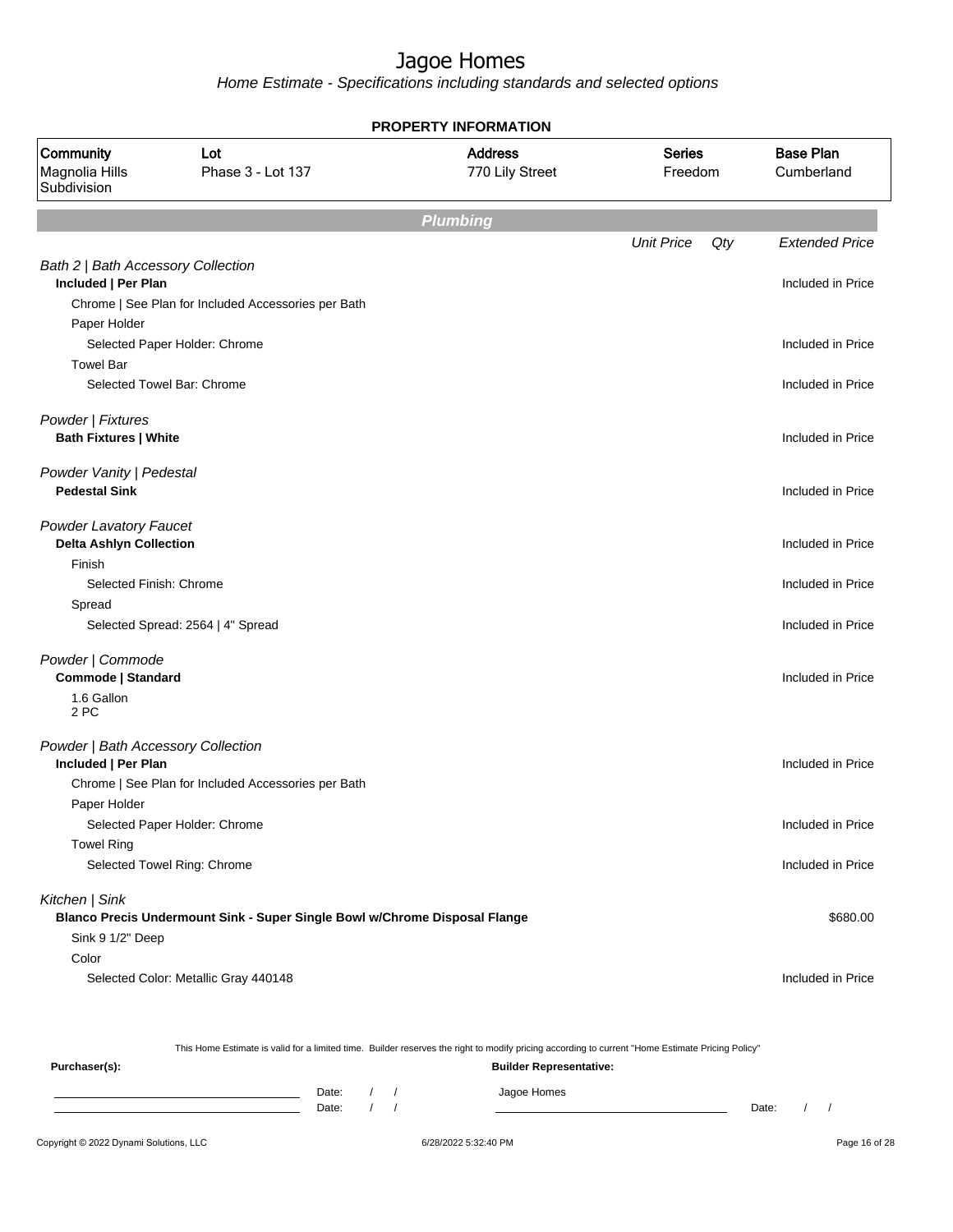Home Estimate - Specifications including standards and selected options

| <b>PROPERTY INFORMATION</b>                                             |                                                      |                                                    |                                                                                                                                                  |                          |                                                 |  |  |  |
|-------------------------------------------------------------------------|------------------------------------------------------|----------------------------------------------------|--------------------------------------------------------------------------------------------------------------------------------------------------|--------------------------|-------------------------------------------------|--|--|--|
| Community<br>Magnolia Hills<br>Subdivision                              | Lot<br>Phase 3 - Lot 137                             |                                                    | <b>Address</b><br>770 Lily Street                                                                                                                | <b>Series</b><br>Freedom | <b>Base Plan</b><br>Cumberland                  |  |  |  |
|                                                                         |                                                      |                                                    | <b>Plumbing</b>                                                                                                                                  |                          |                                                 |  |  |  |
|                                                                         |                                                      |                                                    |                                                                                                                                                  | <b>Unit Price</b>        | Qty<br><b>Extended Price</b>                    |  |  |  |
| Kitchen   Sink Faucet<br>Finish                                         | Essa #9113   Single Handle Pull Down                 |                                                    |                                                                                                                                                  |                          | \$310.00                                        |  |  |  |
| Selected Finish: Chrome                                                 |                                                      |                                                    |                                                                                                                                                  |                          | Included in Price                               |  |  |  |
| Kitchen   Garbage Disposal<br>Garbage Disposal 1/3 hp                   |                                                      |                                                    |                                                                                                                                                  |                          | Included in Price                               |  |  |  |
| Kitchen Ice Maker Water Line<br><b>Ice Maker Water Line</b>             |                                                      |                                                    |                                                                                                                                                  |                          | Included in Price                               |  |  |  |
| Kitchen   Gas Line for Range<br>Existing 220v outlet remains.           | Gas Line for Range, Includes 110-Volt Outlet         |                                                    |                                                                                                                                                  |                          | \$1,060.00                                      |  |  |  |
| <b>Entire Home Water Heater</b><br><b>Tankless Water Heater</b>         |                                                      |                                                    |                                                                                                                                                  |                          | Included in Price                               |  |  |  |
| Entire Home Main Water Shutoff Valve<br><b>Main Water Shutoff Valve</b> |                                                      |                                                    |                                                                                                                                                  |                          | Included in Price                               |  |  |  |
| <b>Entire Home Plumbing Supply Pipes</b>                                | <b>Plumbing Pipes: Water Continuous PEX Piping</b>   |                                                    |                                                                                                                                                  |                          | Included in Price                               |  |  |  |
| <b>Plumbing Drains and Vents PVC</b>                                    | Entire Home Plumbing Waste & Vent Lines              |                                                    |                                                                                                                                                  |                          | Included in Price                               |  |  |  |
| Entire Home Secondary Shut-Off Valves                                   | Secondary Shut-Off Valves at each fixture            |                                                    |                                                                                                                                                  |                          | Included in Price                               |  |  |  |
| <b>Exterior Plumbing Sewer Lines</b>                                    | Plumbing Pipes: Exterior Sewer Lines PVC Schedule 40 |                                                    |                                                                                                                                                  |                          | Included in Price                               |  |  |  |
| <b>Exterior Sillcocks</b>                                               | <b>Outside Faucets Frost Proof (Per Plan)</b>        |                                                    |                                                                                                                                                  |                          | Included in Price                               |  |  |  |
|                                                                         |                                                      |                                                    | <b>Electrical</b>                                                                                                                                |                          |                                                 |  |  |  |
|                                                                         |                                                      |                                                    |                                                                                                                                                  | <b>Unit Price</b>        | Qty<br><b>Extended Price</b>                    |  |  |  |
| Front Porch Light(s)<br><b>Recessed Lighting (Per Plan)</b>             |                                                      |                                                    |                                                                                                                                                  |                          | Included in Price                               |  |  |  |
|                                                                         |                                                      |                                                    | This Home Estimate is valid for a limited time. Builder reserves the right to modify pricing according to current "Home Estimate Pricing Policy" |                          |                                                 |  |  |  |
| Purchaser(s):                                                           |                                                      | Date:<br>$\prime$<br>$\prime$<br>Date:<br>$\prime$ | <b>Builder Representative:</b><br>Jagoe Homes                                                                                                    |                          | $\sqrt{2}$<br>Date:<br>$\overline{\phantom{a}}$ |  |  |  |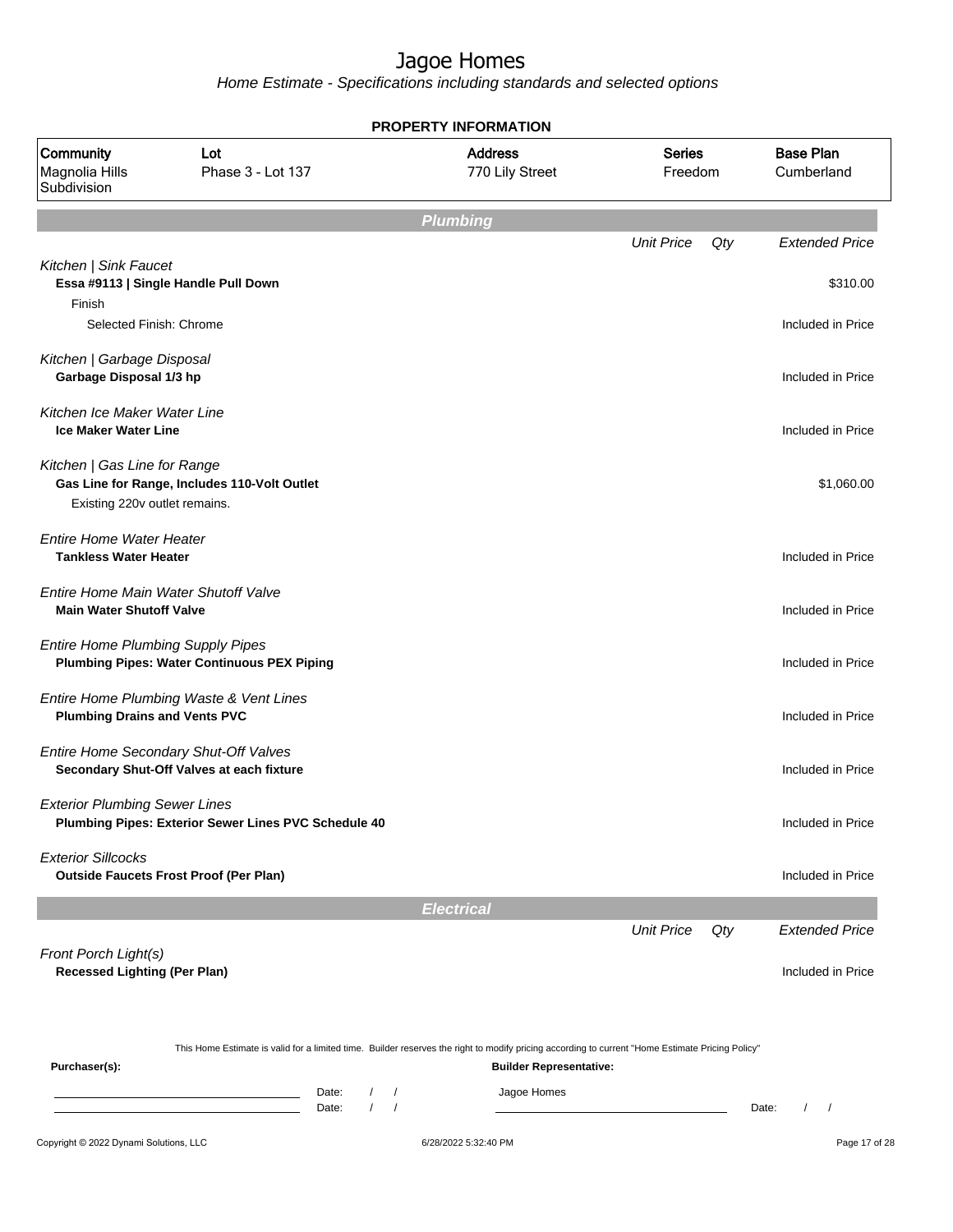Home Estimate - Specifications including standards and selected options

|                                                                       | <b>PROPERTY INFORMATION</b>                                                                                                                                                     |                                                    |                   |     |                       |         |  |  |  |  |  |
|-----------------------------------------------------------------------|---------------------------------------------------------------------------------------------------------------------------------------------------------------------------------|----------------------------------------------------|-------------------|-----|-----------------------|---------|--|--|--|--|--|
| Community<br>Magnolia Hills<br>Subdivision                            | Lot<br>Phase 3 - Lot 137                                                                                                                                                        | <b>Address</b><br><b>Series</b><br>770 Lily Street |                   |     |                       | Freedom |  |  |  |  |  |
| <b>Electrical</b>                                                     |                                                                                                                                                                                 |                                                    |                   |     |                       |         |  |  |  |  |  |
|                                                                       |                                                                                                                                                                                 |                                                    | <b>Unit Price</b> | Qty | <b>Extended Price</b> |         |  |  |  |  |  |
| <b>Front Entry Ceiling Light</b>                                      | Recessed Light (1) ILO Standard Flush Mount                                                                                                                                     |                                                    |                   |     | \$70.00               |         |  |  |  |  |  |
| <b>Recessed Lighting (Per Plan)</b>                                   | Main Level Stairway Landing Ceiling Fixture                                                                                                                                     |                                                    |                   |     | Included in Price     |         |  |  |  |  |  |
| <b>Family Room Ceiling Fixture</b>                                    | Ceiling Fan 52" Kichler Pro #330018, Fan Only                                                                                                                                   |                                                    |                   |     | Included in Price     |         |  |  |  |  |  |
| Color                                                                 | Selected Color: Brushed Nickel w/Silver Blades                                                                                                                                  |                                                    |                   |     | Included in Price     |         |  |  |  |  |  |
| Family Room Recessed Light(s)<br><b>Recessed Lighting (Per Plan)</b>  |                                                                                                                                                                                 |                                                    |                   |     | Included in Price     |         |  |  |  |  |  |
| Kitchen   Ceiling Lighting<br><b>Recessed Lighting (Per Plan)</b>     |                                                                                                                                                                                 |                                                    |                   |     | Included in Price     |         |  |  |  |  |  |
| Kitchen   Island Pendants                                             | Wire & Cap   ILO Recessed Can   Existing Switch   Qty 2                                                                                                                         |                                                    |                   |     | \$140.00              |         |  |  |  |  |  |
| Kitchen Under Cabinet Light<br>wall cabinets in the kitchen.          | Under Cabinet Lighting Package, qty 4<br>Includes one under counter lighting package to be installed in predetermined location under<br>This includes (4) under counter lights. |                                                    |                   |     | \$480.00              |         |  |  |  |  |  |
| <b>Kitchen GFI Outlet</b><br>Interior GFI Outlet(s)                   |                                                                                                                                                                                 |                                                    |                   |     | Included in Price     |         |  |  |  |  |  |
| Kitchen Range Receptacle<br>Range 220 Volt Receptacle                 |                                                                                                                                                                                 |                                                    |                   |     | Included in Price     |         |  |  |  |  |  |
| Dining Area   Ceiling Light(s)<br><b>Recessed Lighting (Per Plan)</b> |                                                                                                                                                                                 |                                                    |                   |     | Included in Price     |         |  |  |  |  |  |
| Powder Room Vanity Light<br>Standard   3 Light   24"   5337           | The modern lines of this bath light fixture with Satin Etched glass will blend into many decors.                                                                                |                                                    |                   |     | Included in Price     |         |  |  |  |  |  |
| Finish                                                                | Selected Finish: Brushed Nickel                                                                                                                                                 |                                                    |                   |     | Included in Price     |         |  |  |  |  |  |

This Home Estimate is valid for a limited time. Builder reserves the right to modify pricing according to current "Home Estimate Pricing Policy"

| Purchaser(s): |                |  | <b>Builder Representative:</b> |       |  |
|---------------|----------------|--|--------------------------------|-------|--|
|               | Date:<br>Date: |  | Jagoe Homes                    | Date: |  |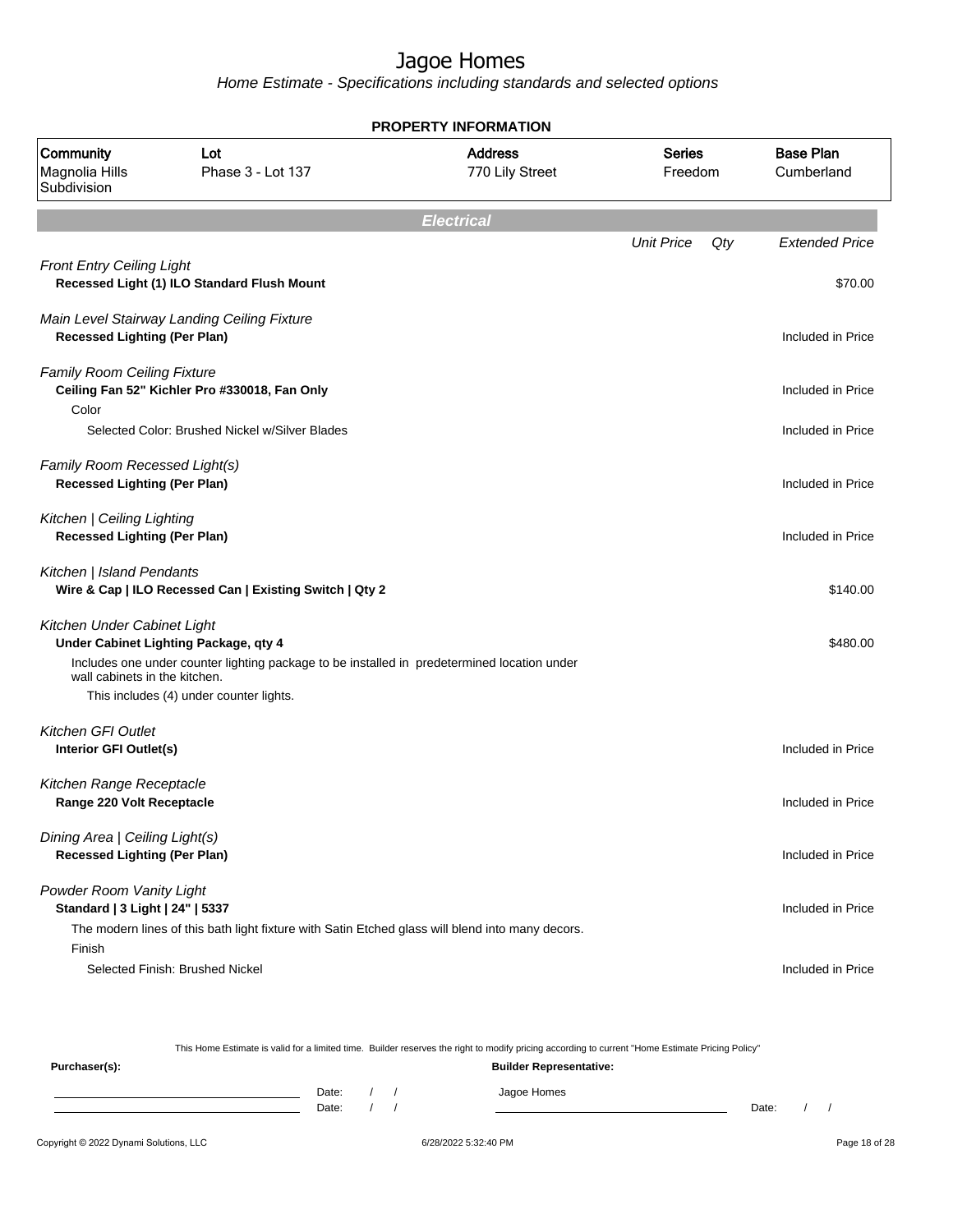Home Estimate - Specifications including standards and selected options

| <b>PROPERTY INFORMATION</b>                                              |                                                                                                                                                           |                                   |                          |     |                                |  |
|--------------------------------------------------------------------------|-----------------------------------------------------------------------------------------------------------------------------------------------------------|-----------------------------------|--------------------------|-----|--------------------------------|--|
| Community<br>Magnolia Hills<br>Subdivision                               | Lot<br>Phase 3 - Lot 137                                                                                                                                  | <b>Address</b><br>770 Lily Street | <b>Series</b><br>Freedom |     | <b>Base Plan</b><br>Cumberland |  |
|                                                                          |                                                                                                                                                           | <b>Electrical</b>                 |                          |     |                                |  |
|                                                                          |                                                                                                                                                           |                                   | <b>Unit Price</b>        | Qty | <b>Extended Price</b>          |  |
| Powder Room Fan or Fan/Light<br><b>Bath Exhaust Fan w/ Light</b>         |                                                                                                                                                           |                                   |                          |     | Included in Price              |  |
| Main Level Hall Ceiling Light(s)<br>Flush Mount Light   2 Bulb<br>Finish |                                                                                                                                                           |                                   |                          |     | Included in Price              |  |
|                                                                          | Selected Finish: Brushed Nickel                                                                                                                           |                                   |                          |     | Included in Price              |  |
| <b>Laundry Ceiling Light</b>                                             | Satco - 7" Square Flush Mount, 13.5 Watt/LED                                                                                                              |                                   |                          |     | \$25.00                        |  |
| Laundry Dryer Receptacle<br>Dryer 220 Volt Receptacle                    |                                                                                                                                                           |                                   |                          |     | Included in Price              |  |
| <b>Owner's Suite Ceiling Light</b>                                       | Recessed Lighting (4) ILO Standard Bedroom Flush Mount Light                                                                                              |                                   |                          |     | \$470.00                       |  |
| Owners Closet(s)   Ceiling Light(s)                                      | Satco - 7" Square Flush Mount, 13.5 Watt/LED                                                                                                              |                                   |                          |     | \$25.00                        |  |
| <b>Owners Bath Vanity Light</b>                                          | Standard   3 Light   24"   5337   Qty 2<br>The modern lines of this bath light fixture with Satin Etched glass will blend into many decors.               |                                   |                          |     | \$90.00                        |  |
| Finish                                                                   | Selected Finish: Brushed Nickel                                                                                                                           |                                   |                          |     | Included in Price              |  |
| Bath Exhaust Fan, Fan Only                                               | Owners Bath Exhaust Fan or Fan/Light                                                                                                                      |                                   |                          |     | Included in Price              |  |
|                                                                          | Owners Bath Additional Tub/Shower Light<br>Additional Tub/Shower Light Fixture w/ Switch                                                                  |                                   |                          |     | \$260.00                       |  |
|                                                                          | Includes one tub/shower special recessed light fixture with switch in choice of bathroom.<br>Technical Specification: Buyer must indicate choice of bath. |                                   |                          |     |                                |  |
| <b>Owner's Bath GFI Outlet</b><br><b>GFI Interior Outlet(s)</b>          |                                                                                                                                                           |                                   |                          |     | Included in Price              |  |

This Home Estimate is valid for a limited time. Builder reserves the right to modify pricing according to current "Home Estimate Pricing Policy" **Purchaser(s): Builder Representative:** Date: / / Jagoe Homes<br>Date: / / Jagoe Homes Date: / / **Date: / / 2006** Date: / / / Date: / / /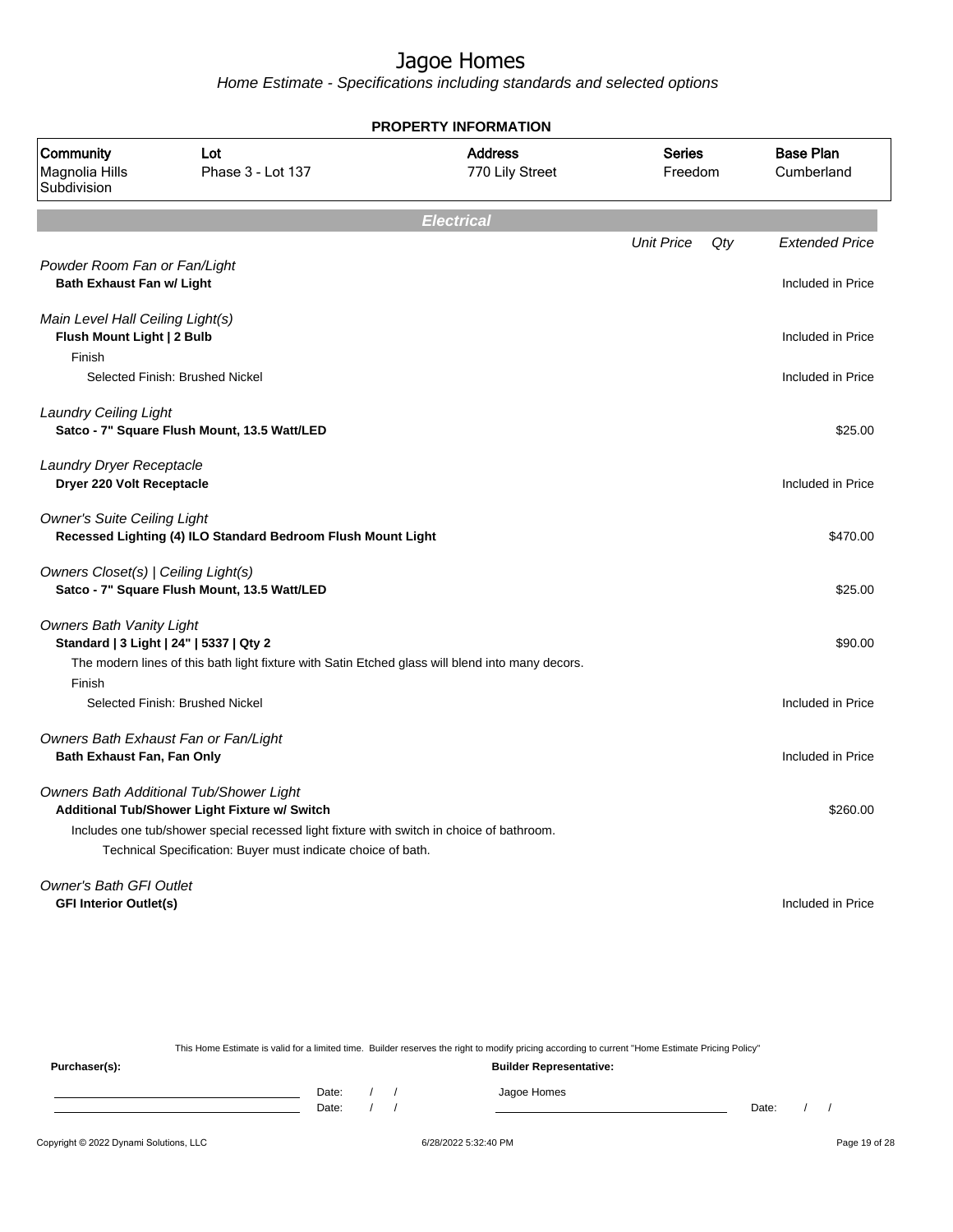Home Estimate - Specifications including standards and selected options

| <b>PROPERTY INFORMATION</b>                                                   |                                                                                                                                                                                                            |                                   |                          |                                |          |  |
|-------------------------------------------------------------------------------|------------------------------------------------------------------------------------------------------------------------------------------------------------------------------------------------------------|-----------------------------------|--------------------------|--------------------------------|----------|--|
| Community<br>Magnolia Hills<br>Subdivision                                    | Lot<br>Phase 3 - Lot 137                                                                                                                                                                                   | <b>Address</b><br>770 Lily Street | <b>Series</b><br>Freedom | <b>Base Plan</b><br>Cumberland |          |  |
|                                                                               |                                                                                                                                                                                                            | <b>Electrical</b>                 |                          |                                |          |  |
|                                                                               |                                                                                                                                                                                                            |                                   | <b>Unit Price</b>        | Qty<br><b>Extended Price</b>   |          |  |
| Bedroom 2   Ceiling Light(s)<br>Flush Mount Light   3 Bulb<br>Finish          |                                                                                                                                                                                                            |                                   |                          | Included in Price              |          |  |
|                                                                               | Selected Finish: Brushed Nickel                                                                                                                                                                            |                                   |                          | Included in Price              |          |  |
| Bedroom 3   Ceiling Light(s)<br>Flush Mount Light   3 Bulb<br>Finish          |                                                                                                                                                                                                            |                                   |                          | Included in Price              |          |  |
|                                                                               | Selected Finish: Brushed Nickel                                                                                                                                                                            |                                   |                          | Included in Price              |          |  |
| Bedroom 4   Ceiling Light(s)<br>Flush Mount Light   3 Bulb<br>Finish          |                                                                                                                                                                                                            |                                   |                          | Included in Price              |          |  |
|                                                                               | Selected Finish: Brushed Nickel                                                                                                                                                                            |                                   |                          | Included in Price              |          |  |
| Bath 2 Vanity Light<br>Standard   4 Light   30"   5338<br>Finish              | The modern lines of this bath light fixture with Satin Etched glass will blend into many decors.                                                                                                           |                                   |                          | Included in Price              |          |  |
|                                                                               | Selected Finish: Brushed Nickel                                                                                                                                                                            |                                   |                          | Included in Price              |          |  |
| Bath 2 Additional Tub/Shower Light                                            | Additional Tub/Shower Light Fixture w/ Switch<br>Includes one tub/shower special recessed light fixture with switch in choice of bathroom.<br>Technical Specification: Buyer must indicate choice of bath. |                                   |                          |                                | \$260.00 |  |
| Bath 2 Exhaust Fan or Fan/Light<br>Bath Exhaust Fan, Fan Only                 |                                                                                                                                                                                                            |                                   |                          | Included in Price              |          |  |
| <b>Bath 2 GFI Outlet</b><br>Interior GFI Outlet(s)                            |                                                                                                                                                                                                            |                                   |                          | Included in Price              |          |  |
| Upper Level   Hall   Ceiling Light(s)<br>Flush Mount Light   2 Bulb<br>Finish |                                                                                                                                                                                                            |                                   |                          | Included in Price              |          |  |
|                                                                               | Selected Finish: Brushed Nickel                                                                                                                                                                            |                                   |                          | Included in Price              |          |  |

This Home Estimate is valid for a limited time. Builder reserves the right to modify pricing according to current "Home Estimate Pricing Policy"

**Purchaser(s): Builder Representative:** Date: / / Jagoe Homes<br>Date: / / Jagoe Homes Date: / / **Date: / / 2006** Date: / / / Date: / / /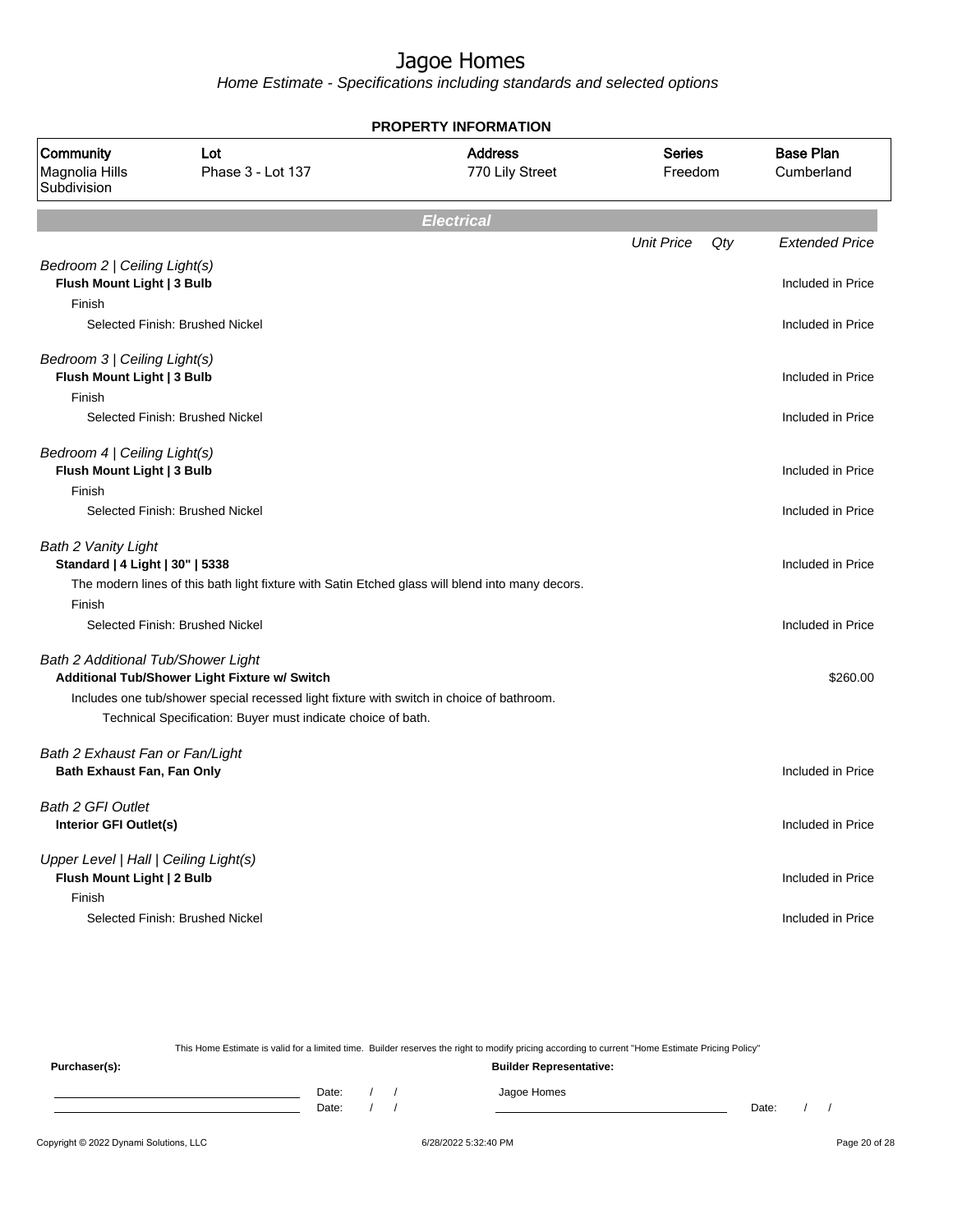Home Estimate - Specifications including standards and selected options

|                                                                         |                                                                                                                                                                                                                                                 | <b>PROPERTY INFORMATION</b>       |                          |     |                                |
|-------------------------------------------------------------------------|-------------------------------------------------------------------------------------------------------------------------------------------------------------------------------------------------------------------------------------------------|-----------------------------------|--------------------------|-----|--------------------------------|
| Community<br>Magnolia Hills<br>Subdivision                              | Lot<br>Phase 3 - Lot 137                                                                                                                                                                                                                        | <b>Address</b><br>770 Lily Street | <b>Series</b><br>Freedom |     | <b>Base Plan</b><br>Cumberland |
|                                                                         |                                                                                                                                                                                                                                                 | <b>Electrical</b>                 |                          |     |                                |
|                                                                         |                                                                                                                                                                                                                                                 |                                   | <b>Unit Price</b>        | Qty | <b>Extended Price</b>          |
| Loft Ceiling Light(s)<br>Color                                          | Ceiling Fan 52" Kichler Pro Select #330017, w/Bowl LED Light                                                                                                                                                                                    |                                   |                          |     | \$290.00                       |
|                                                                         | Selected Color: Brushed Nickel w/Silver Blades                                                                                                                                                                                                  |                                   |                          |     | Included in Price              |
| <b>Stairway Ceiling Lighting</b><br><b>Recessed Lighting (Per Plan)</b> |                                                                                                                                                                                                                                                 |                                   |                          |     | Included in Price              |
| Garage Ceiling Light(s)<br>Keyless (2)                                  |                                                                                                                                                                                                                                                 |                                   |                          |     | Included in Price              |
| Garage Opener<br><b>Garage Door Opener Pre-Wire</b>                     |                                                                                                                                                                                                                                                 |                                   |                          |     | Included in Price              |
| Garage Exterior Light                                                   | Coach Light   Barrie #9135   15.5" 1 Light<br>This 1 light wall lantern from the Barrie collection features clear beveled glass panels.                                                                                                         |                                   |                          |     | Included in Price              |
| Finish                                                                  | Selected Finish: 9735BK Black                                                                                                                                                                                                                   |                                   |                          |     | Included in Price              |
| <b>Outside Retreat Light</b><br>Kichler Barrie 10.25"   49183           | The 10.25" 1-light outdoor wall light from the Capanna(TM) collection gives the classic                                                                                                                                                         |                                   |                          |     | Included in Price              |
|                                                                         | lantern light a linear update. A textured black finish and squared edges, including a capstone<br>finial, combine with artful waterfall glass to create a style that works on homes with modern,<br>transitional or arts & crafts architecture. |                                   |                          |     |                                |
| 6.50W X 10.25H<br>Finish                                                |                                                                                                                                                                                                                                                 |                                   |                          |     |                                |
| Selected Finish: Black                                                  |                                                                                                                                                                                                                                                 |                                   |                          |     | Included in Price              |
| Attic Liaht<br><b>Attic Lights Keyless</b>                              |                                                                                                                                                                                                                                                 |                                   |                          |     | Included in Price              |
| Front Door Doorbell Button<br><b>Doorbell Button at Front Door</b>      |                                                                                                                                                                                                                                                 |                                   |                          |     | Included in Price              |
| <b>Front Door Door Chime</b><br><b>Door Chime</b>                       |                                                                                                                                                                                                                                                 |                                   |                          |     | Included in Price              |
|                                                                         |                                                                                                                                                                                                                                                 |                                   |                          |     |                                |

This Home Estimate is valid for a limited time. Builder reserves the right to modify pricing according to current "Home Estimate Pricing Policy" **Purchaser(s): Builder Representative:** Date: / / Jagoe Homes<br>Date: / / Jagoe Homes Date: / / Date: / /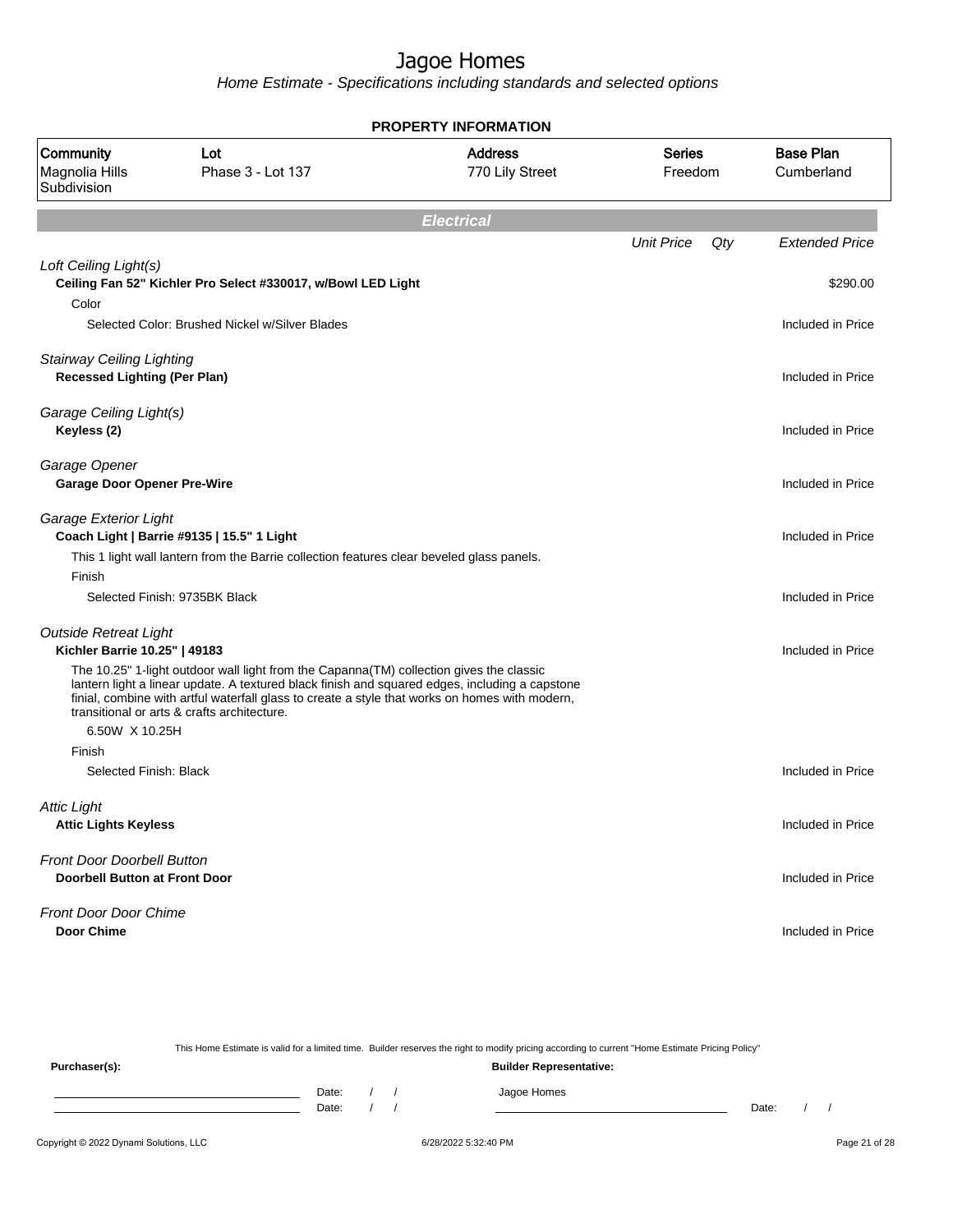Home Estimate - Specifications including standards and selected options

|                                                                             |                                                                                                                                                                                                                                                                                                                                                                                                                                  | <b>PROPERTY INFORMATION</b>           |                          |     |                                |
|-----------------------------------------------------------------------------|----------------------------------------------------------------------------------------------------------------------------------------------------------------------------------------------------------------------------------------------------------------------------------------------------------------------------------------------------------------------------------------------------------------------------------|---------------------------------------|--------------------------|-----|--------------------------------|
| Community<br>Magnolia Hills<br>Subdivision                                  | Lot<br>Phase 3 - Lot 137                                                                                                                                                                                                                                                                                                                                                                                                         | <b>Address</b><br>770 Lily Street     | <b>Series</b><br>Freedom |     | <b>Base Plan</b><br>Cumberland |
|                                                                             |                                                                                                                                                                                                                                                                                                                                                                                                                                  | <b>Electrical</b>                     |                          |     |                                |
|                                                                             |                                                                                                                                                                                                                                                                                                                                                                                                                                  |                                       | <b>Unit Price</b>        | Qty | <b>Extended Price</b>          |
|                                                                             | <b>Entire Home - Electrical Outlets and Switches</b>                                                                                                                                                                                                                                                                                                                                                                             |                                       |                          |     |                                |
| Color                                                                       | Electrical Outlets & Switches per Plan & Code                                                                                                                                                                                                                                                                                                                                                                                    |                                       |                          |     | Included in Price              |
| Selected Color: White                                                       |                                                                                                                                                                                                                                                                                                                                                                                                                                  |                                       |                          |     | Included in Price              |
|                                                                             | Entire Home - Braced and Wired for Future Ceiling Fan at Existing Ceiling Light<br>Light Location Braced and Wired for Future Ceiling Fan<br>Includes addition of bracing and box for ceiling fan addition with a switch                                                                                                                                                                                                         |                                       | \$115.00                 | 3   | \$345.00                       |
|                                                                             | Comments: Bed 2, 3, 4                                                                                                                                                                                                                                                                                                                                                                                                            |                                       |                          |     |                                |
| Fan<br><b>Comments: Owner's</b>                                             | Entire Home - Braced and Wired for Future Ceiling Fan with Switch<br>Light Outlet with 2 Switches, Capped with Plate Cover, Braced & Wired for Future Ceiling                                                                                                                                                                                                                                                                    |                                       |                          |     | \$240.00                       |
| <b>Entire Home Electrical Service</b><br><b>Electrical Service 200 AMP</b>  | Includes 200 AMP electric service upgrade for the entire house.                                                                                                                                                                                                                                                                                                                                                                  |                                       |                          |     | Included in Price              |
| <b>Exterior Electrical Service</b><br><b>Electrical Service Underground</b> |                                                                                                                                                                                                                                                                                                                                                                                                                                  |                                       |                          |     | Included in Price              |
| <b>Smoke Detectors</b><br>Smoke Detectors, per plan                         |                                                                                                                                                                                                                                                                                                                                                                                                                                  |                                       |                          |     | Included in Price              |
| Carbon Monoxide Detectors                                                   | Carbon Monoxide Detectors, per plan                                                                                                                                                                                                                                                                                                                                                                                              |                                       |                          |     | Included in Price              |
|                                                                             |                                                                                                                                                                                                                                                                                                                                                                                                                                  | <b>Structured Wiring   Smart Home</b> |                          |     |                                |
|                                                                             |                                                                                                                                                                                                                                                                                                                                                                                                                                  |                                       | <b>Unit Price</b>        | Qty | <b>Extended Price</b>          |
| Home Run   Included<br><b>Location Per Plan</b>                             |                                                                                                                                                                                                                                                                                                                                                                                                                                  |                                       |                          |     | Included in Price              |
| Included:<br>- Dedicated 100V Outlet<br>WIFI coverage.                      | - Central Wiring Panel w/ Hinged Door (Qty 1)<br>- 1" Conduit with Pull String to Exterior Service (Qty 1)<br>- Coax from Panel to Exterior Service (Qty 1)<br>- Shielded Cat6 w/ Male Termination   Panel to Owners   Labeled at Panel (Qty 1)<br>- Shielded Cat6 w/ Male Termination   Panel to Family Room   Labeled at Panel (Qty 1)<br>Central Wiring Panel Locations determined based on overall home layout and efficient |                                       |                          |     |                                |
|                                                                             | This Home Estimate is valid for a limited time. Builder reserves the right to modify pricing according to current "Home Estimate Pricing Policy"                                                                                                                                                                                                                                                                                 |                                       |                          |     |                                |
| Purchaser(s):                                                               |                                                                                                                                                                                                                                                                                                                                                                                                                                  | <b>Builder Representative:</b>        |                          |     |                                |

Date: / / Jagoe Homes<br>Date: / / Jagoe Homes Date: / / **Date: / / 2006** Date: / / / Date: / / /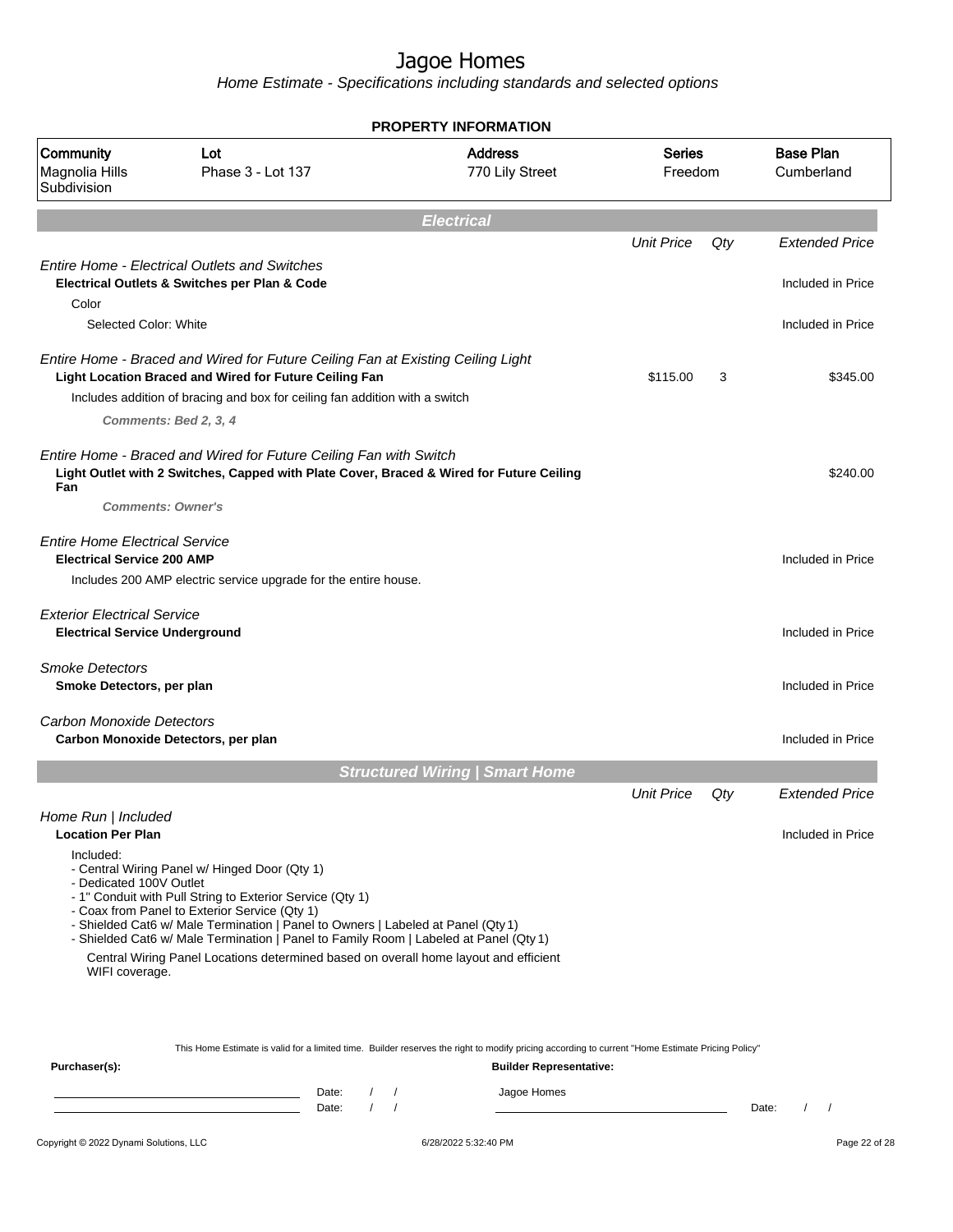Home Estimate - Specifications including standards and selected options

|                                                                       |                                                                                                                                                                        | <b>PROPERTY INFORMATION</b>           |                          |     |                                |
|-----------------------------------------------------------------------|------------------------------------------------------------------------------------------------------------------------------------------------------------------------|---------------------------------------|--------------------------|-----|--------------------------------|
| Community<br>Magnolia Hills<br>Subdivision                            | Lot<br>Phase 3 - Lot 137                                                                                                                                               | <b>Address</b><br>770 Lily Street     | <b>Series</b><br>Freedom |     | <b>Base Plan</b><br>Cumberland |
|                                                                       |                                                                                                                                                                        | <b>Structured Wiring   Smart Home</b> |                          |     |                                |
|                                                                       |                                                                                                                                                                        |                                       | <b>Unit Price</b>        | Qty | <b>Extended Price</b>          |
| Family Room   Included<br><b>Location Per Plan</b><br>Included:       |                                                                                                                                                                        |                                       |                          |     | Included in Price              |
|                                                                       | - Coax to Exterior Service (Qty 1)<br>- Shielded Cat6 w/ Female Termination   Family Room to Panel   Labeled at Panel (Qty 1)                                          |                                       |                          |     |                                |
| Owners Suite   Included<br><b>Location Per Plan</b>                   |                                                                                                                                                                        |                                       |                          |     | Included in Price              |
| Included:                                                             | *Coax to Exterior Service (Qty 1)*<br>*Shielded Cat6 w/ Female Termination   Owners to Panel   Labeled at Panel (Qty 1)*                                               |                                       |                          |     |                                |
|                                                                       |                                                                                                                                                                        | <b>HVAC</b>                           |                          |     |                                |
|                                                                       |                                                                                                                                                                        |                                       | <b>Unit Price</b>        | Qty | <b>Extended Price</b>          |
| <b>Entire Home Air Conditioner</b><br>14 Seer Air Conditioning System | Up to 14 Seer Air Conditioning System                                                                                                                                  |                                       |                          |     | Included in Price              |
| <b>Entire Home Furnace</b>                                            | 92% Plus High Efficiency Gas Home Furnace<br>Includes 92% plus high efficiency gas home furnace<br>Builder makes no guarantee with respect to heating and cooling cost |                                       |                          |     | Included in Price              |
| <b>Entire Home Furnace Filter</b>                                     | Aprilaire Model 2000 Series Air Filter                                                                                                                                 |                                       |                          |     | Included in Price              |
| <b>Entire Home Thermostat</b><br><b>Programmable Thermostat</b>       |                                                                                                                                                                        |                                       |                          |     | Included in Price              |
| <b>Indoor Air Quality</b>                                             | Honeywell Fresh Air Ventilation System                                                                                                                                 |                                       |                          |     | Included in Price              |
| <b>Entire Home Duct System</b><br><b>Flexible Duct</b>                |                                                                                                                                                                        |                                       |                          |     | Included in Price              |
| Entire Home Return Air<br><b>Multiple Return Air Vents</b>            | One Return per Bedroom & One Central Return                                                                                                                            |                                       |                          |     | Included in Price              |
| Laundry Dryer Vent<br><b>Dryer Vent Vented to Outside</b>             |                                                                                                                                                                        |                                       |                          |     | Included in Price              |
|                                                                       |                                                                                                                                                                        |                                       |                          |     |                                |

This Home Estimate is valid for a limited time. Builder reserves the right to modify pricing according to current "Home Estimate Pricing Policy"

| Purchaser(s): |                |  | <b>Builder Representative:</b> |       |  |  |
|---------------|----------------|--|--------------------------------|-------|--|--|
|               | Date:<br>Date: |  | Jagoe Homes                    | Date: |  |  |
|               |                |  |                                |       |  |  |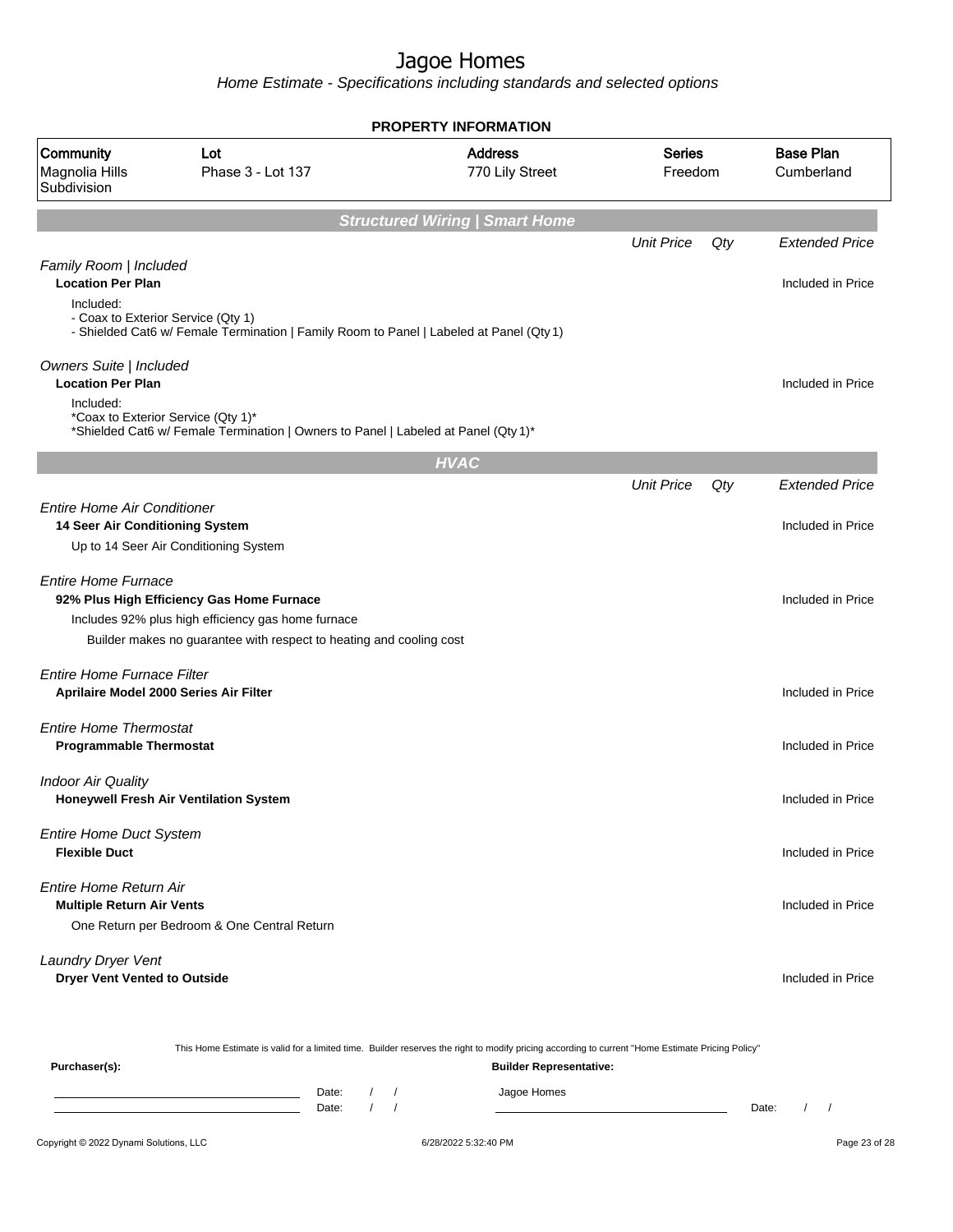Home Estimate - Specifications including standards and selected options

|                                                                    |                                                                                                                                                    | <b>PROPERTY INFORMATION</b>       |                          |     |                                |
|--------------------------------------------------------------------|----------------------------------------------------------------------------------------------------------------------------------------------------|-----------------------------------|--------------------------|-----|--------------------------------|
| <b>Community</b><br>Magnolia Hills<br>Subdivision                  | Lot<br>Phase 3 - Lot 137                                                                                                                           | <b>Address</b><br>770 Lily Street | <b>Series</b><br>Freedom |     | <b>Base Plan</b><br>Cumberland |
|                                                                    |                                                                                                                                                    | <b>Floor Coverings</b>            |                          |     |                                |
|                                                                    |                                                                                                                                                    |                                   | <b>Unit Price</b>        | Qty | <b>Extended Price</b>          |
| <b>Entire Home Carpet Selection</b><br>Mohawk Carpet   Top Card II |                                                                                                                                                    |                                   |                          |     | Included in Price              |
| Color                                                              | Our Proven Performer, Top Card II, offers colorfast and consistent solution dyed Everstrand<br>polyester fiber with a 15 yr Manufacturer Warranty. |                                   |                          |     |                                |
|                                                                    | Selected Color: 901 Crystal Ball                                                                                                                   |                                   |                          |     | Included in Price              |
|                                                                    |                                                                                                                                                    |                                   |                          |     |                                |
| <b>Entire Home Carpet Pad</b><br>6# Carpet Pad                     |                                                                                                                                                    |                                   |                          |     | Included in Price              |
| <b>Family Room</b>                                                 | Luxury Vinyl Plank   Mohawk Arrington                                                                                                              |                                   |                          |     | \$655.00                       |
| Color                                                              | Mohawk's Arrington offers a water-resistant construction, comfort underfoot, and high<br>resistance to dents and scratches in a hardwood look.     |                                   |                          |     |                                |
|                                                                    | Selected Color: Silver Strand AU892                                                                                                                |                                   |                          |     | Included in Price              |
| <b>Direction</b>                                                   |                                                                                                                                                    |                                   |                          |     |                                |
|                                                                    | Selected Direction: Side to Side                                                                                                                   |                                   |                          |     | Included in Price              |
| Foyer/Foyer Closet(s)                                              | Luxury Vinyl Plank   Mohawk Arrington                                                                                                              |                                   |                          |     | Included in Price              |
|                                                                    | Mohawk's Arrington offers a water-resistant construction, comfort underfoot, and high<br>resistance to dents and scratches in a hardwood look.     |                                   |                          |     |                                |
| Color                                                              |                                                                                                                                                    |                                   |                          |     |                                |
| <b>Direction</b>                                                   | Selected Color: Silver Strand AU892                                                                                                                |                                   |                          |     | Included in Price              |
|                                                                    | Selected Direction: Side to Side                                                                                                                   |                                   |                          |     | Included in Price              |
| <b>Owners Bath   Flooring</b>                                      | Luxury Vinyl Plank   Mohawk Arrington                                                                                                              |                                   |                          |     | Included in Price              |
|                                                                    | Mohawk's Arrington offers a water-resistant construction, comfort underfoot, and high<br>resistance to dents and scratches in a hardwood look.     |                                   |                          |     |                                |
| Color                                                              |                                                                                                                                                    |                                   |                          |     |                                |
|                                                                    | Selected Color: Silver Strand AU892                                                                                                                |                                   |                          |     | Included in Price              |
| Direction                                                          |                                                                                                                                                    |                                   |                          |     |                                |
|                                                                    | Selected Direction: Side to Side                                                                                                                   |                                   |                          |     | Included in Price              |
|                                                                    |                                                                                                                                                    |                                   |                          |     |                                |

This Home Estimate is valid for a limited time. Builder reserves the right to modify pricing according to current "Home Estimate Pricing Policy"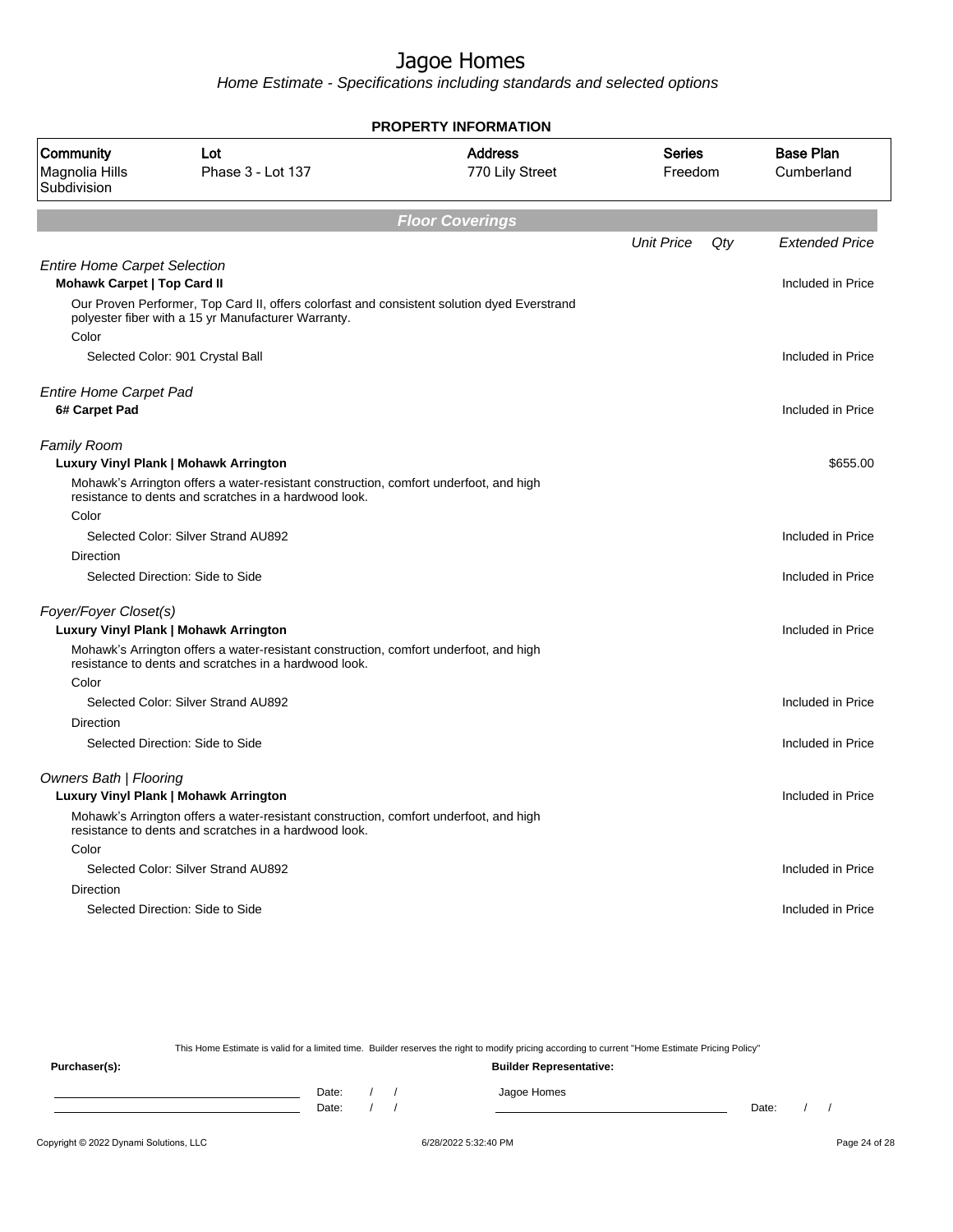Home Estimate - Specifications including standards and selected options

|                                            |                                                                                                                                                | <b>PROPERTY INFORMATION</b>       |                   |     |                                |
|--------------------------------------------|------------------------------------------------------------------------------------------------------------------------------------------------|-----------------------------------|-------------------|-----|--------------------------------|
| Community<br>Magnolia Hills<br>Subdivision | Lot<br>Phase 3 - Lot 137                                                                                                                       | <b>Address</b><br>770 Lily Street | Series<br>Freedom |     | <b>Base Plan</b><br>Cumberland |
|                                            |                                                                                                                                                | <b>Floor Coverings</b>            |                   |     |                                |
|                                            |                                                                                                                                                |                                   | <b>Unit Price</b> | Qty | <b>Extended Price</b>          |
| Kitchen/Dining Area/Back Hall              | <b>Luxury Vinyl Plank   Mohawk Arrington</b>                                                                                                   |                                   |                   |     | Included in Price              |
|                                            | Mohawk's Arrington offers a water-resistant construction, comfort underfoot, and high<br>resistance to dents and scratches in a hardwood look. |                                   |                   |     |                                |
| Color                                      |                                                                                                                                                |                                   |                   |     |                                |
|                                            | Selected Color: Silver Strand AU892                                                                                                            |                                   |                   |     | Included in Price              |
| Direction                                  |                                                                                                                                                |                                   |                   |     |                                |
|                                            | Selected Direction: Side to Side                                                                                                               |                                   |                   |     | Included in Price              |
| Bath 2   Flooring                          | Luxury Vinyl Plank   Mohawk Arrington                                                                                                          |                                   |                   |     | Included in Price              |
|                                            | Mohawk's Arrington offers a water-resistant construction, comfort underfoot, and high<br>resistance to dents and scratches in a hardwood look. |                                   |                   |     |                                |
| Color                                      |                                                                                                                                                |                                   |                   |     |                                |
|                                            | Selected Color: Silver Strand AU892                                                                                                            |                                   |                   |     | Included in Price              |
| <b>Direction</b>                           |                                                                                                                                                |                                   |                   |     |                                |
|                                            | Selected Direction: Side to Side                                                                                                               |                                   |                   |     | Included in Price              |
| <b>Powder Room Flooring</b>                |                                                                                                                                                |                                   |                   |     |                                |
|                                            | Luxury Vinyl Plank   Mohawk Arrington                                                                                                          |                                   |                   |     | Included in Price              |
|                                            | Mohawk's Arrington offers a water-resistant construction, comfort underfoot, and high<br>resistance to dents and scratches in a hardwood look. |                                   |                   |     |                                |
| Color                                      |                                                                                                                                                |                                   |                   |     |                                |
|                                            | Selected Color: Silver Strand AU892                                                                                                            |                                   |                   |     | Included in Price              |
| <b>Direction</b>                           |                                                                                                                                                |                                   |                   |     |                                |
|                                            | Selected Direction: Side to Side                                                                                                               |                                   |                   |     | Included in Price              |
| <b>Laundry Flooring</b>                    |                                                                                                                                                |                                   |                   |     |                                |
|                                            | Luxury Vinyl Plank   Mohawk Arrington                                                                                                          |                                   |                   |     | Included in Price              |
|                                            | Mohawk's Arrington offers a water-resistant construction, comfort underfoot, and high<br>resistance to dents and scratches in a hardwood look. |                                   |                   |     |                                |
| Color                                      |                                                                                                                                                |                                   |                   |     |                                |
|                                            | Selected Color: Silver Strand AU892                                                                                                            |                                   |                   |     | Included in Price              |
| Direction                                  |                                                                                                                                                |                                   |                   |     |                                |
|                                            | Selected Direction: Side to Side                                                                                                               |                                   |                   |     | Included in Price              |
|                                            |                                                                                                                                                |                                   |                   |     |                                |

This Home Estimate is valid for a limited time. Builder reserves the right to modify pricing according to current "Home Estimate Pricing Policy"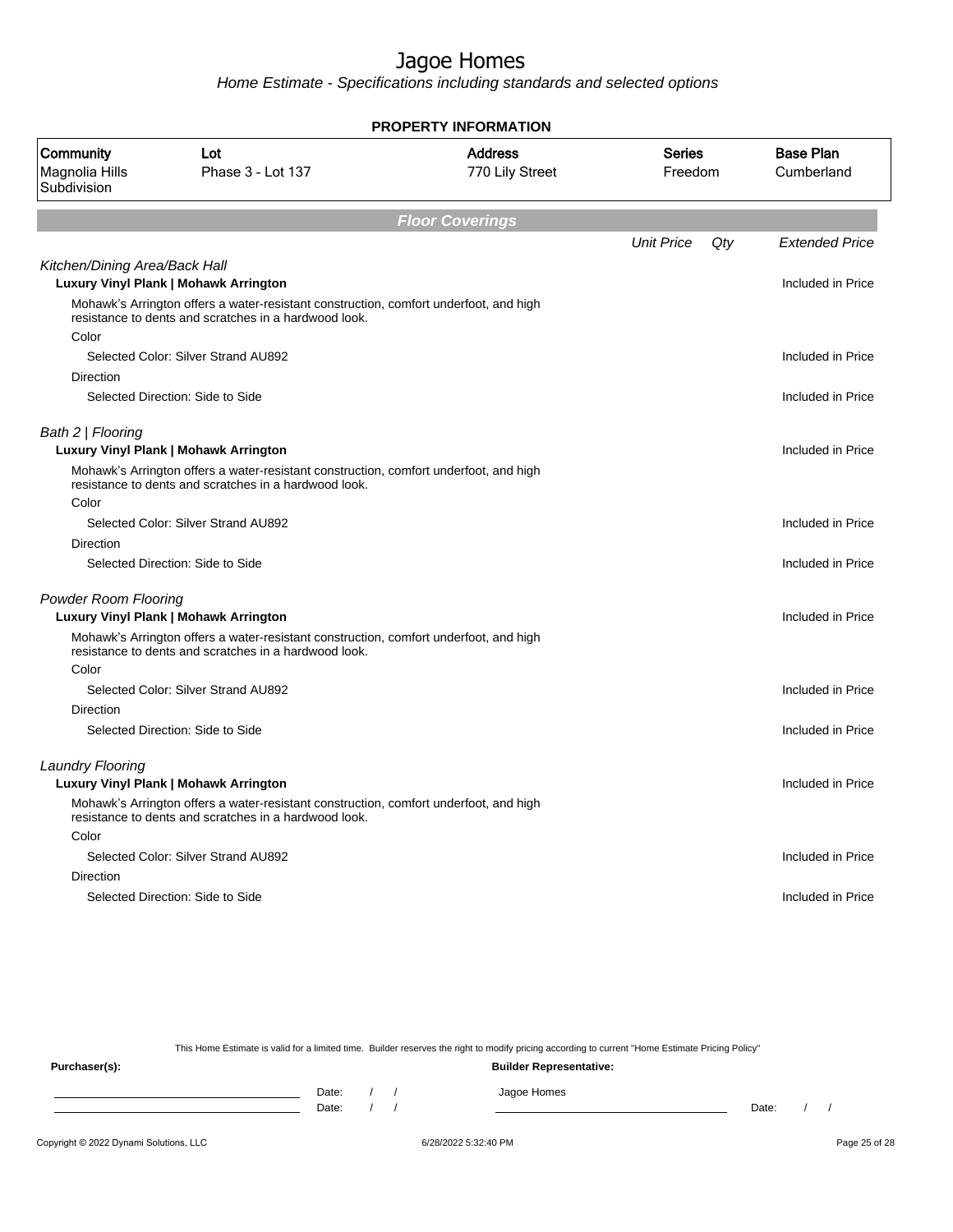Home Estimate - Specifications including standards and selected options

| PROPERTY INFORMATION                                             |                                                                                    |                                   |                          |     |                                |  |
|------------------------------------------------------------------|------------------------------------------------------------------------------------|-----------------------------------|--------------------------|-----|--------------------------------|--|
| Community<br>Magnolia Hills<br>Subdivision                       | Lot<br>Phase 3 - Lot 137                                                           | <b>Address</b><br>770 Lily Street | <b>Series</b><br>Freedom |     | <b>Base Plan</b><br>Cumberland |  |
|                                                                  |                                                                                    | <b>Shelving</b>                   |                          |     |                                |  |
|                                                                  |                                                                                    |                                   | <b>Unit Price</b>        | Qty | <b>Extended Price</b>          |  |
| <b>Owner's Closet Shelf &amp; Rod</b>                            | Closet Shelf 12" Shelf & Rod - 2 Runs Width of Closet - Supported 2'0" O.C. Vented |                                   |                          |     | Included in Price              |  |
| Long Garment Hanging                                             |                                                                                    |                                   |                          |     |                                |  |
|                                                                  | Selected Long Garment Hanging: None                                                |                                   |                          |     | Included in Price              |  |
| Standard Hanging                                                 |                                                                                    |                                   |                          |     |                                |  |
|                                                                  | Selected Standard Hanging: Standard Hanging (42" & 84")                            |                                   |                          |     | Included in Price              |  |
| Bedroom 2 Closet Shelf & Rod                                     | Closet Shelf 12" Shelf & Rod - 2 Runs Width of Closet - Supported 2'0" O.C. Vented |                                   |                          |     | Included in Price              |  |
| Long Garment Hanging                                             |                                                                                    |                                   |                          |     |                                |  |
|                                                                  | Selected Long Garment Hanging: None                                                |                                   |                          |     | Included in Price              |  |
| Standard Hanging                                                 |                                                                                    |                                   |                          |     |                                |  |
|                                                                  | Selected Standard Hanging: Standard Hanging (42" & 84")                            |                                   |                          |     | Included in Price              |  |
| Bedroom 3 Closet Shelf & Rod                                     | Closet Shelf 12" Shelf & Rod - 2 Runs Width of Closet - Supported 2'0" O.C. Vented |                                   |                          |     | Included in Price              |  |
| Long Garment Hanging                                             |                                                                                    |                                   |                          |     |                                |  |
|                                                                  | Selected Long Garment Hanging: None                                                |                                   |                          |     | Included in Price              |  |
| Standard Hanging                                                 |                                                                                    |                                   |                          |     |                                |  |
|                                                                  | Selected Standard Hanging: Standard Hanging (42" & 84")                            |                                   |                          |     | Included in Price              |  |
| Bedroom 4 Closet Shelf & Rod                                     | Closet Shelf 12" Shelf & Rod - 2 Runs Width of Closet - Supported 2'0" O.C. Vented |                                   |                          |     | Included in Price              |  |
| Long Garment Hanging                                             |                                                                                    |                                   |                          |     |                                |  |
|                                                                  | Selected Long Garment Hanging: None                                                |                                   |                          |     | Included in Price              |  |
| Standard Hanging                                                 |                                                                                    |                                   |                          |     |                                |  |
|                                                                  | Selected Standard Hanging: Standard Hanging (42" & 84")                            |                                   |                          |     | Included in Price              |  |
| <b>Entire Home Storage Shelf</b>                                 | Storage Shelf 12" and 16" deep- Vented (per plan)                                  |                                   |                          |     | Included in Price              |  |
|                                                                  |                                                                                    | <b>Foundations</b>                |                          |     |                                |  |
|                                                                  |                                                                                    |                                   | <b>Unit Price</b>        | Qty | <b>Extended Price</b>          |  |
| <b>Entire Home Footing Size</b><br>19" Wide x 8" Deep, 3000 psi, |                                                                                    |                                   |                          |     | \$0.00                         |  |

This Home Estimate is valid for a limited time. Builder reserves the right to modify pricing according to current "Home Estimate Pricing Policy"

**Purchaser(s): Builder Representative:** Date: / / Jagoe Homes<br>Date: / / Jagoe Homes Date: / / **Date: / / 2006** Date: / / / Date: / / /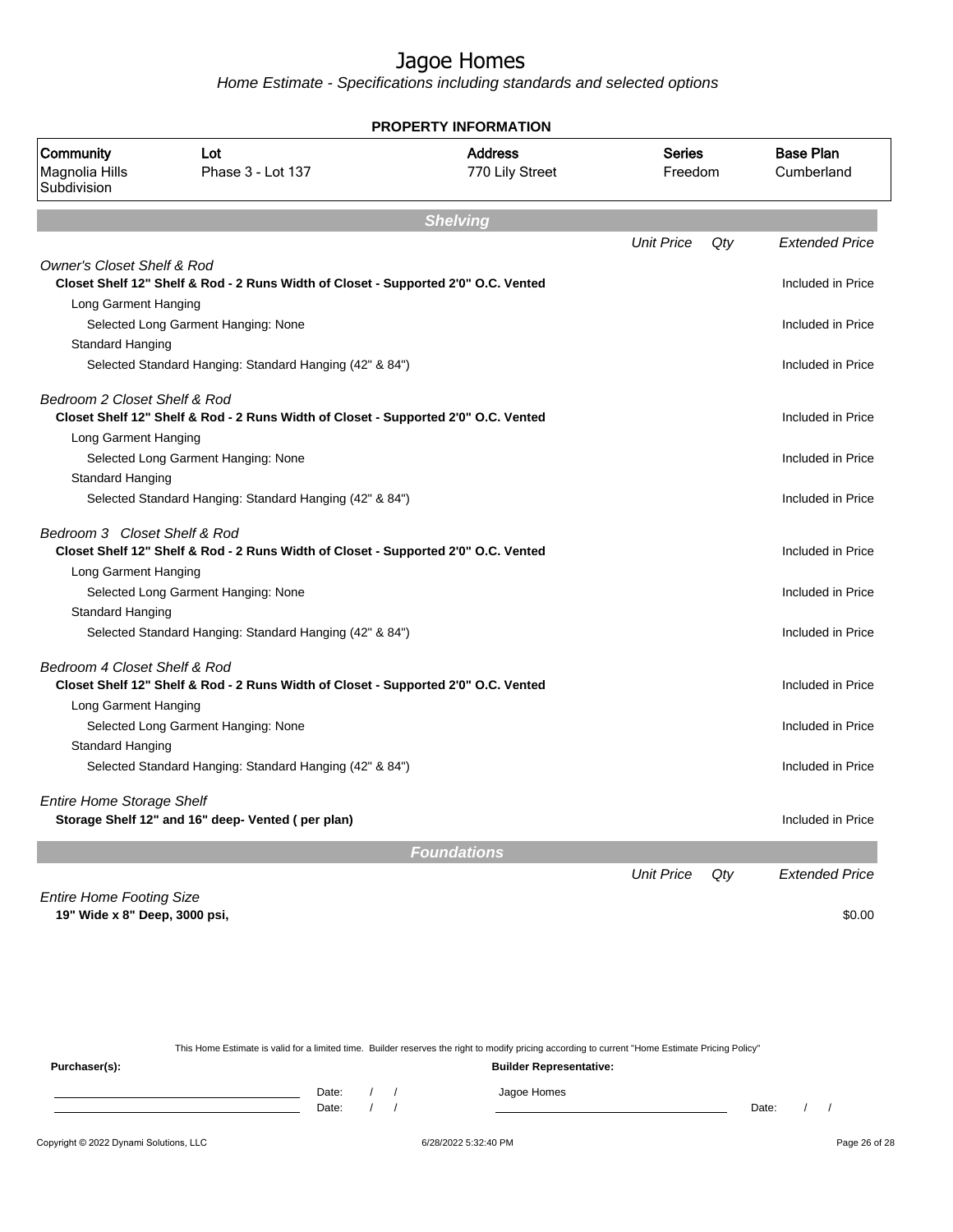Home Estimate - Specifications including standards and selected options

|                                                                                                      |                                                                                                                                                  |                                        | <b>PROPERTY INFORMATION</b>                   |                          |     |                                            |
|------------------------------------------------------------------------------------------------------|--------------------------------------------------------------------------------------------------------------------------------------------------|----------------------------------------|-----------------------------------------------|--------------------------|-----|--------------------------------------------|
| Community<br>Magnolia Hills<br>Subdivision                                                           | Lot<br>Phase 3 - Lot 137                                                                                                                         |                                        | <b>Address</b><br>770 Lily Street             | <b>Series</b><br>Freedom |     | <b>Base Plan</b><br>Cumberland             |
|                                                                                                      |                                                                                                                                                  |                                        | <b>Framing</b>                                |                          |     |                                            |
| Entire Home 2 x 4 Wall Studs<br>Studs 2 x 4 @ 16" oc, SPF Grade                                      |                                                                                                                                                  |                                        |                                               | <b>Unit Price</b>        | Qty | <b>Extended Price</b><br>Included in Price |
| Entire Home 2 x 6 Wall Studs                                                                         | Studs 2 x 6 @ 24" oc, SPF Grade (Per Plan)                                                                                                       |                                        |                                               |                          |     | Included in Price                          |
| <b>Entire Home Exterior Wall Sheathing</b>                                                           | Exterior Wall Sheathing (7/16" OSB &/or 1/2" Styrofoam)                                                                                          |                                        |                                               |                          |     | Included in Price                          |
| <b>Exterior Wall Covering House Wrap</b>                                                             | Entire Home Exterior Wall House Wrap                                                                                                             |                                        |                                               |                          |     | Included in Price                          |
| <b>Entire Home Foundation Plates</b>                                                                 | Foundation Plates treated yellow pine                                                                                                            |                                        |                                               |                          |     | Included in Price                          |
|                                                                                                      | Entire Home - Sub Floor (Where Applicable)<br>Sub Floor 3/4" OSB T&G, glued & screwed or nailed                                                  |                                        |                                               |                          |     | Included in Price                          |
| Main Level Ceiling Heights<br>Interior Flat Ceiling Height 8'0"<br>Certain ceiling heights may vary. |                                                                                                                                                  |                                        |                                               |                          |     | Included in Price                          |
| Per Plan Roof Trusses<br><b>Roof Trusses</b>                                                         |                                                                                                                                                  |                                        |                                               |                          |     | Included in Price                          |
| <b>Roof Sheathing</b><br>Roof Sheathing 7/16" OSB                                                    |                                                                                                                                                  |                                        |                                               |                          |     | Included in Price                          |
| 2nd Level Ceiling Heights<br>Interior Flat Ceiling Height 8'0"<br>Certain ceiling heights may vary.  |                                                                                                                                                  |                                        |                                               |                          |     | Included in Price                          |
| 2nd Floor Floor System<br>14" I-Joists (Spacing per Mfg)                                             |                                                                                                                                                  |                                        |                                               |                          |     | Included in Price                          |
|                                                                                                      |                                                                                                                                                  |                                        | <b>Landscaping &amp; Yard</b>                 |                          |     |                                            |
|                                                                                                      |                                                                                                                                                  |                                        |                                               | <b>Unit Price</b>        | Qty | <b>Extended Price</b>                      |
| <b>Exterior Lawn Sod</b><br>Basins)                                                                  | Sod All of Yard, Fescue & Bluegrass (Excludes Areas with Brush & Trees & Retention                                                               |                                        |                                               |                          |     | Included in Price                          |
|                                                                                                      | This Home Estimate is valid for a limited time. Builder reserves the right to modify pricing according to current "Home Estimate Pricing Policy" |                                        |                                               |                          |     |                                            |
| Purchaser(s):                                                                                        | Date:<br>Date:                                                                                                                                   | $\overline{1}$<br>$\prime$<br>$\prime$ | <b>Builder Representative:</b><br>Jagoe Homes |                          |     | $\prime$<br>Date:<br>$\prime$              |
| Copyright © 2022 Dynami Solutions, LLC                                                               |                                                                                                                                                  |                                        | 6/28/2022 5:32:40 PM                          |                          |     | Page 27 of 28                              |